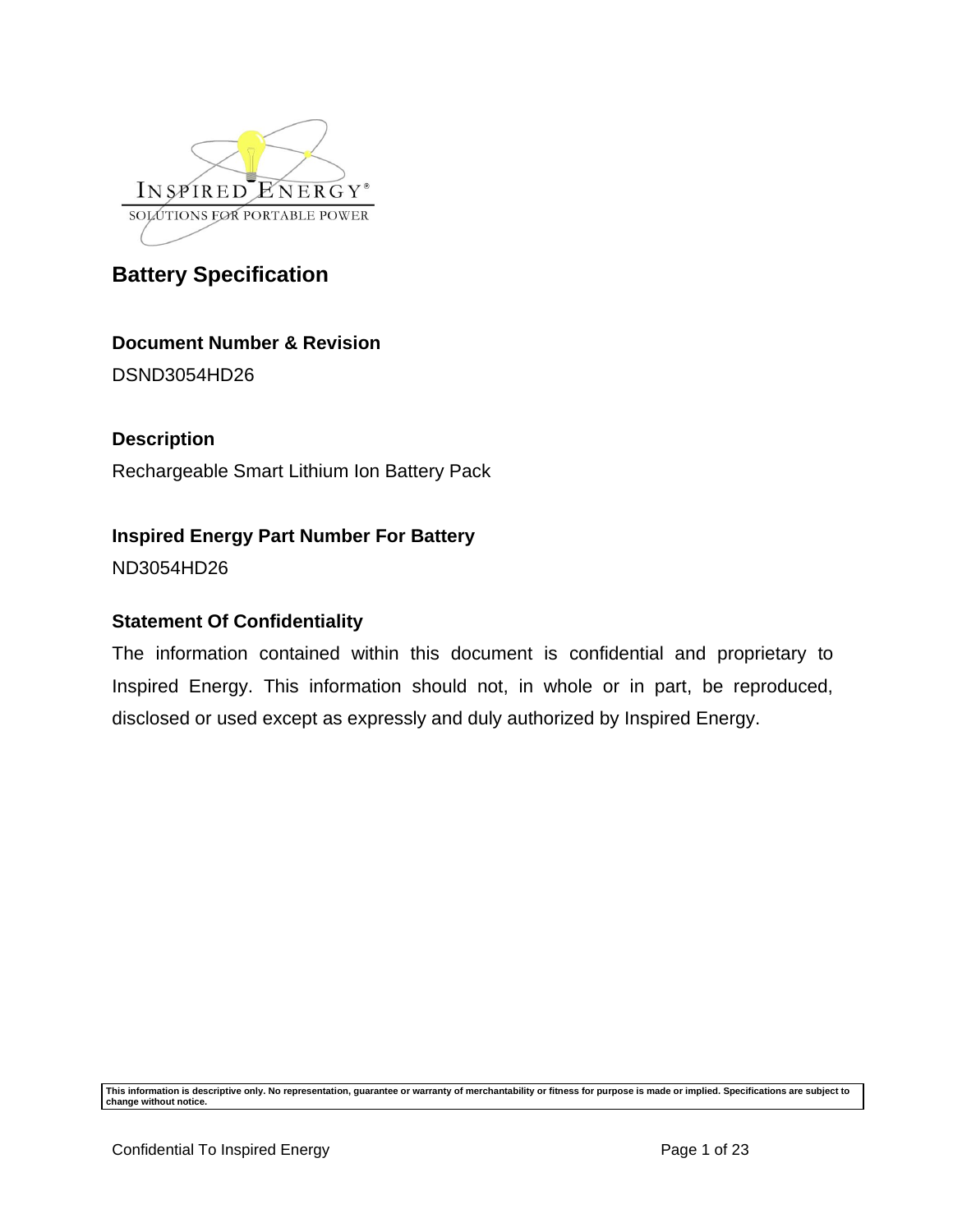

| <b>Specification Number</b> | DSND3054HD26 |
|-----------------------------|--------------|
| Specification Revision      | 11           |
| Prepared By                 | KJO          |
| Issue date                  | 5/5/20       |

### **TABLE OF CONTENTS**

| 1. |          |  |
|----|----------|--|
| 2. |          |  |
|    |          |  |
|    | 2.1.     |  |
|    | 2.2.     |  |
|    | 2.3.     |  |
|    | 2.3.1.   |  |
|    | 2.3.2.   |  |
|    | 2.3.3.   |  |
|    | 2.3.4.   |  |
| 3. |          |  |
|    | 3.1.     |  |
|    | 3.1.1.   |  |
|    | 3.1.2.   |  |
|    | 3.1.3.   |  |
|    | 3.1.4.   |  |
|    | 3.1.5.   |  |
|    | 3.1.6.   |  |
|    | 3.1.7.   |  |
|    | 3.2.     |  |
|    | 3.2.1.   |  |
|    | 3.2.2.   |  |
|    | 3.2.3.   |  |
|    | 3.2.3.1. |  |
|    | 3.2.3.2. |  |
|    | 3.2.3.3. |  |
|    | 3.2.4.   |  |
|    | 3.3.     |  |
|    | 3.3.1.   |  |
|    | 3.3.2.   |  |
|    | 3.3.3.   |  |
|    | 3.3.4.   |  |
|    | 3.3.4.1. |  |
|    | 3.3.4.2. |  |
|    | 3.3.4.3. |  |
|    | 3.3.5.   |  |
|    | 3.3.6.   |  |
|    | 3.3.7.   |  |
|    | 3.3.8.   |  |
|    | 3.3.9.   |  |
|    | 3.3.10.  |  |
|    | 3.4.     |  |
|    | 3.4.1.   |  |
|    | 3.4.2.   |  |
|    | 3.4.3.   |  |
|    | 3.4.4.   |  |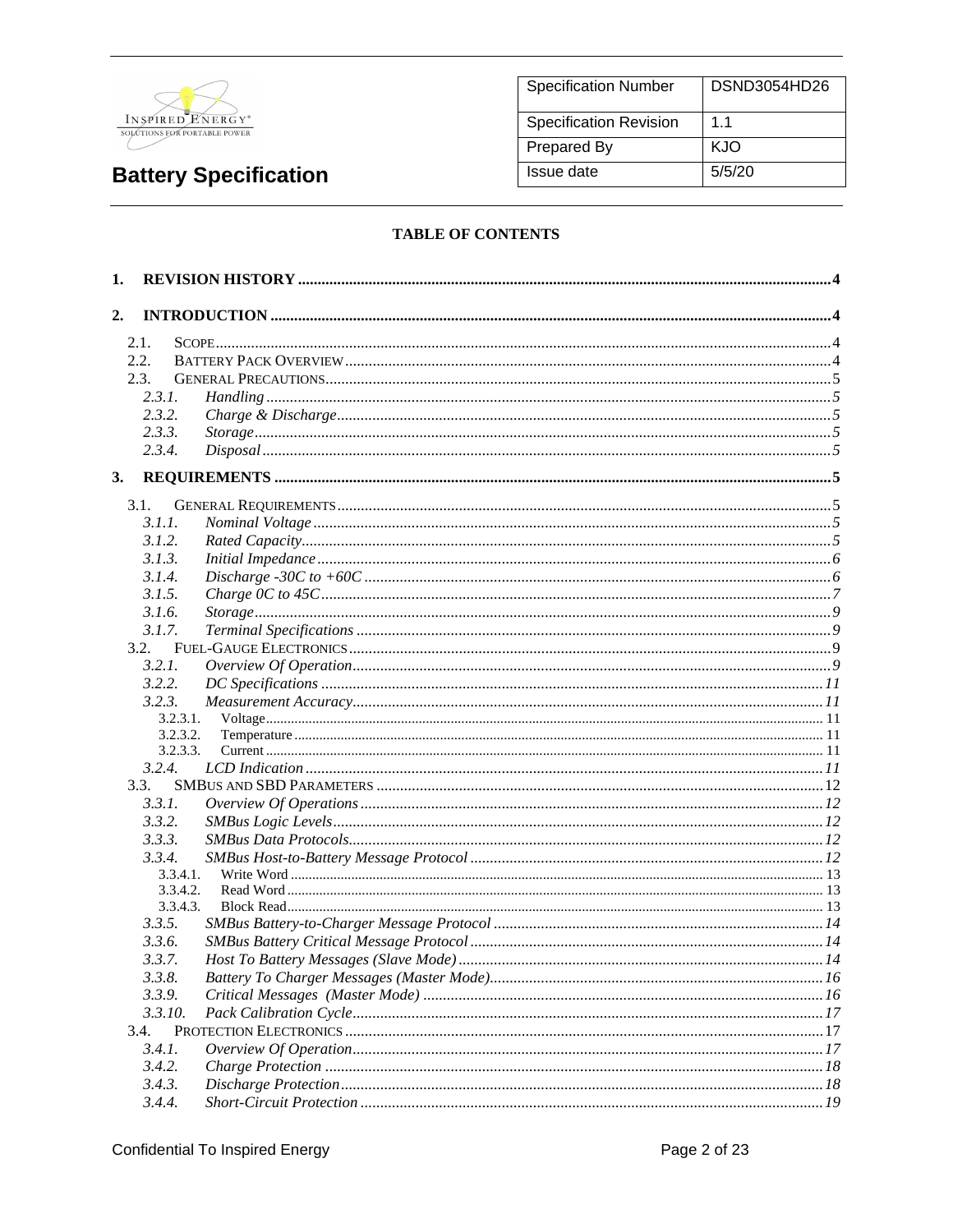

| <b>Specification Number</b>   | DSND3054HD26   |
|-------------------------------|----------------|
| <b>Specification Revision</b> | 1 <sub>1</sub> |
| <b>Prepared By</b>            | KJO            |
| Issue date                    | 5/5/20         |

| 3.5.   |                                                                                                    |  |
|--------|----------------------------------------------------------------------------------------------------|--|
| 3.5.1. | $\emph{Overview Of Operation} \label{OverviewOf Operation} \emph{Overview Of Operation} \emph{19}$ |  |
| 3.5.2. |                                                                                                    |  |
| 3.5.3. |                                                                                                    |  |
| 3.6.   |                                                                                                    |  |
| 3.6.1. | Weight 20                                                                                          |  |
| 3.6.2. |                                                                                                    |  |
| 3.6.3. |                                                                                                    |  |
| 3.6.4. |                                                                                                    |  |
| 3.6.5. |                                                                                                    |  |
| 37     |                                                                                                    |  |
| 3.7.1. |                                                                                                    |  |
| 3.8.   |                                                                                                    |  |
| 3.8.1. |                                                                                                    |  |
| 3.8.2. |                                                                                                    |  |
| 3.8.3. |                                                                                                    |  |
|        |                                                                                                    |  |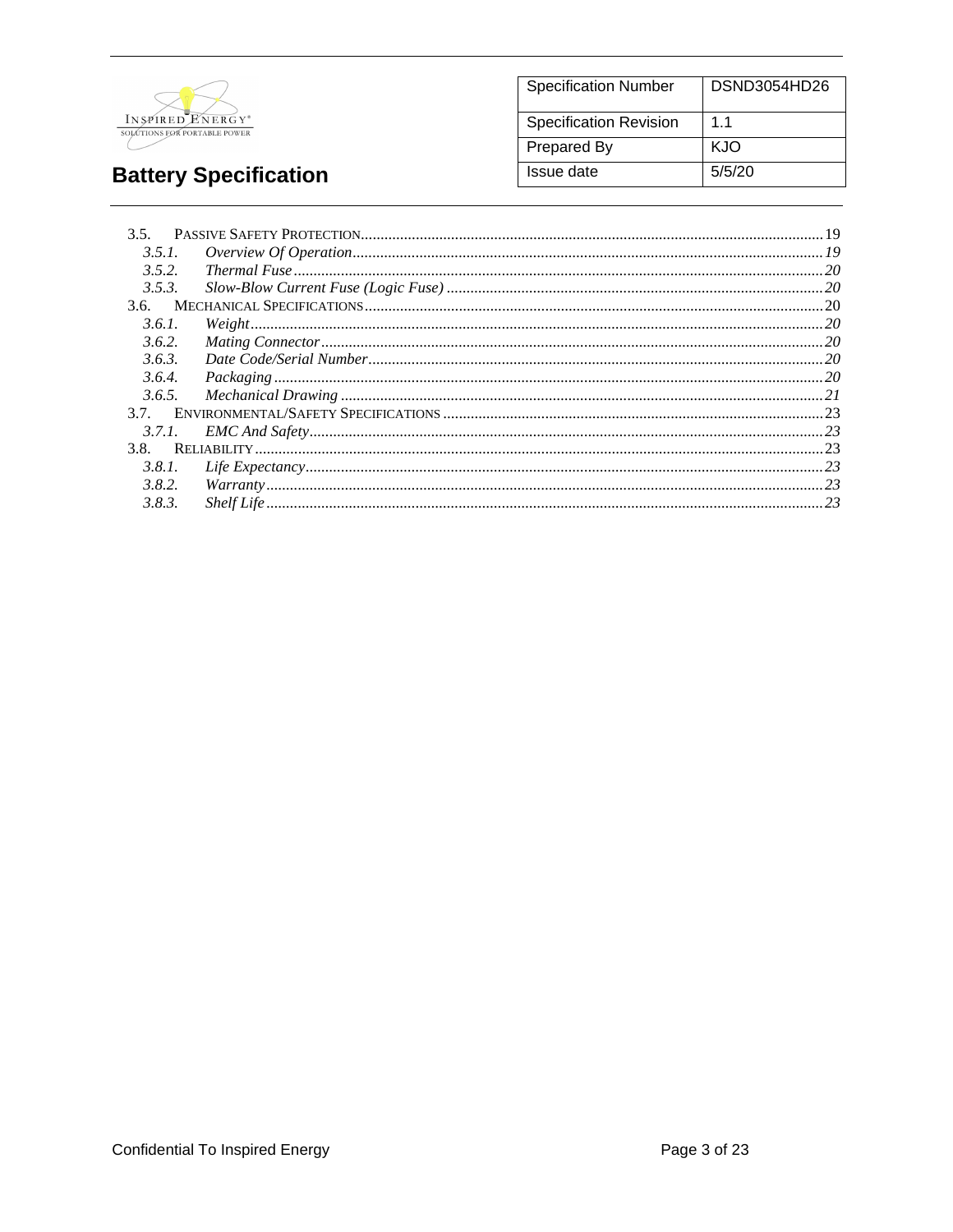

| <b>Specification Number</b> | DSND3054HD26 |
|-----------------------------|--------------|
| Specification Revision      | 1.1          |
| Prepared By                 | KJO          |
| Issue date                  | 5/5/20       |

# **1. REVISION HISTORY**

| Revision | Release | Revisions                               | Issued     | Approved By |
|----------|---------|-----------------------------------------|------------|-------------|
|          | Date    |                                         | <b>By</b>  |             |
| 1.0      | 3/26/20 | <b>Production Release</b>               | <b>KJO</b> | JAB         |
| 1.1      | 5/5/20  | Updated short circuit protection graph. | <b>KJO</b> | JAB         |
|          |         |                                         |            |             |
|          |         |                                         |            |             |

# **2. INTRODUCTION**

### **2.1. Scope**

This specification describes the physical, functional and electrical characteristics of a rechargeable Lithium Ion battery pack supplied by Inspired Energy. This specification is the interface document between Inspired Energy and its customers. It is understood that the customer may create their own internal specification. However, this specification is the master that defines the battery's operation. Battery packs produced will meet this specification.

## **2.2. Battery Pack Overview**

This specification describes the physical, functional and electrical requirements for the ND3054HD26 Smart Battery including a rechargeable Lithium Ion battery and a Battery Management Module. The battery consists of (4) Lithium Ion rechargeable cells of 18650 size, assembled in a 4 series / 1 parallel (4S 1P) configuration. Each cell has an average voltage of 3.6V and a typical capacity of 2.6Ah giving a battery pack of 14.4V and 2.6Ah typical.

The battery is capable of communicating with host or the charger through the System Management Bus (SMBus). The battery is fully SMBus and SBDS Revision 1.1 compliant. Protection is provided for over-charge, overdischarge and short circuit. For redundancy, passive safety devices have been integrated into the pack to protect against over-current and over-temperature, and secondary over-voltage has been implemented with a logic-fuse and controller.

The battery pack comprises the individual elements as shown below.

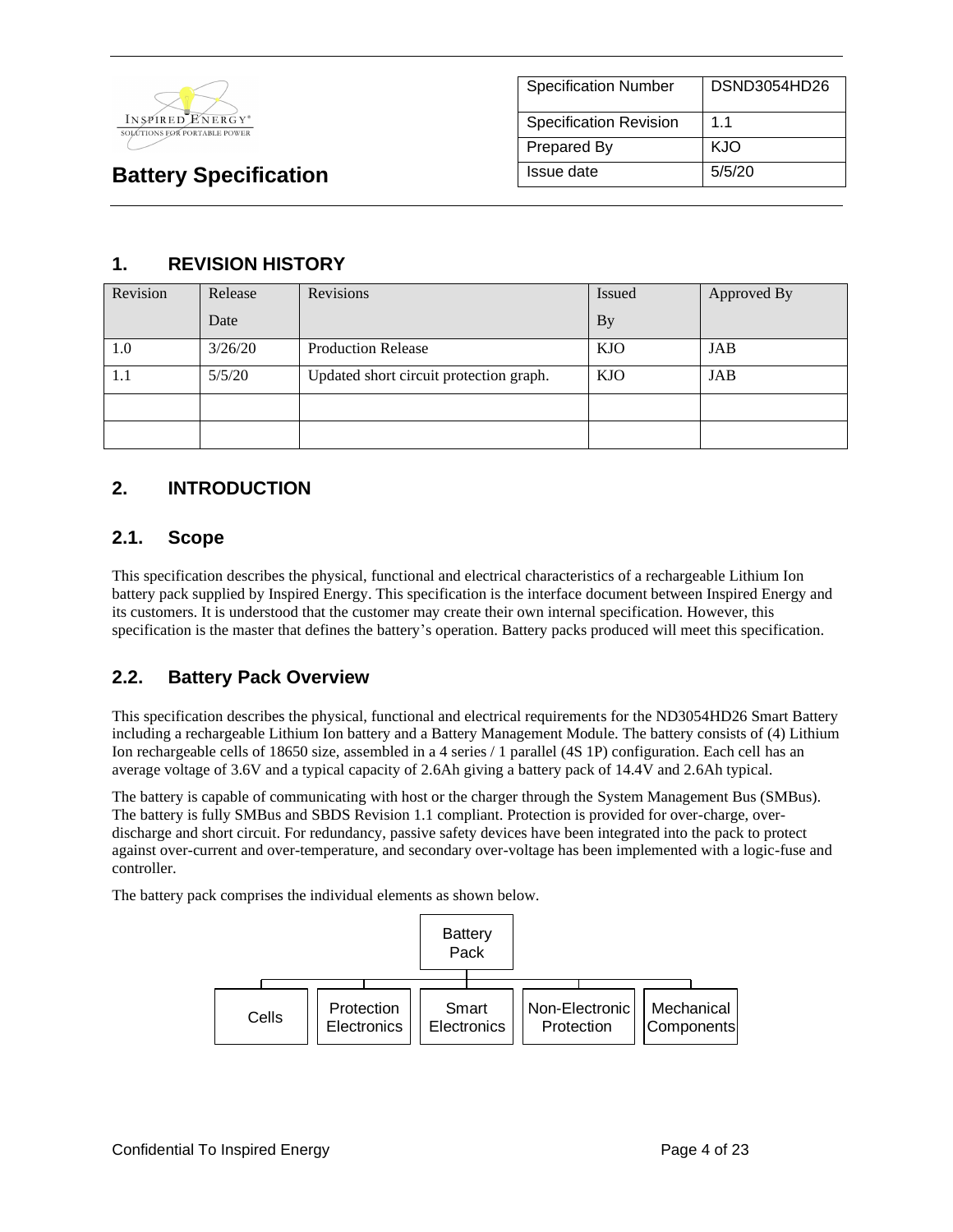

| <b>Specification Number</b>   | DSND3054HD26 |
|-------------------------------|--------------|
| <b>Specification Revision</b> | 11           |
| Prepared By                   | KJO          |
| Issue date                    | 5/5/20       |

## **2.3. General Precautions**

### 2.3.1. Handling

- Avoid shorting the battery
- Do not immerse in water.
- Do not disassemble or deform the battery
- Do not expose to, or dispose of the battery in fire.
- Avoid excessive physical shock or vibration.
- Keep out of the reach of children.
- Never use a battery that appears to have suffered abuse.

### 2.3.2. Charge & Discharge

- Battery must be charged in appropriate charger only.
- Never use a modified or damaged charger.
- Specified product use only.

#### 2.3.3. Storage

Store in a cool, dry and well-ventilated area.

### 2.3.4. Disposal

• Regulations vary for different countries. Dispose of in accordance with local regulations.

### **3. REQUIREMENTS**

#### **3.1. General Requirements**

#### 3.1.1. Nominal Voltage

The battery nominal operating voltage is 14.4V.

### 3.1.2. Rated Capacity

The initial capacity is  $\geq$  2470mAh (based on a CV charge of 16.8V  $\pm$  50mV with a current limit of 2600mA and a 520mA discharge to 10.00V @ 25C, within 1 hour of charge).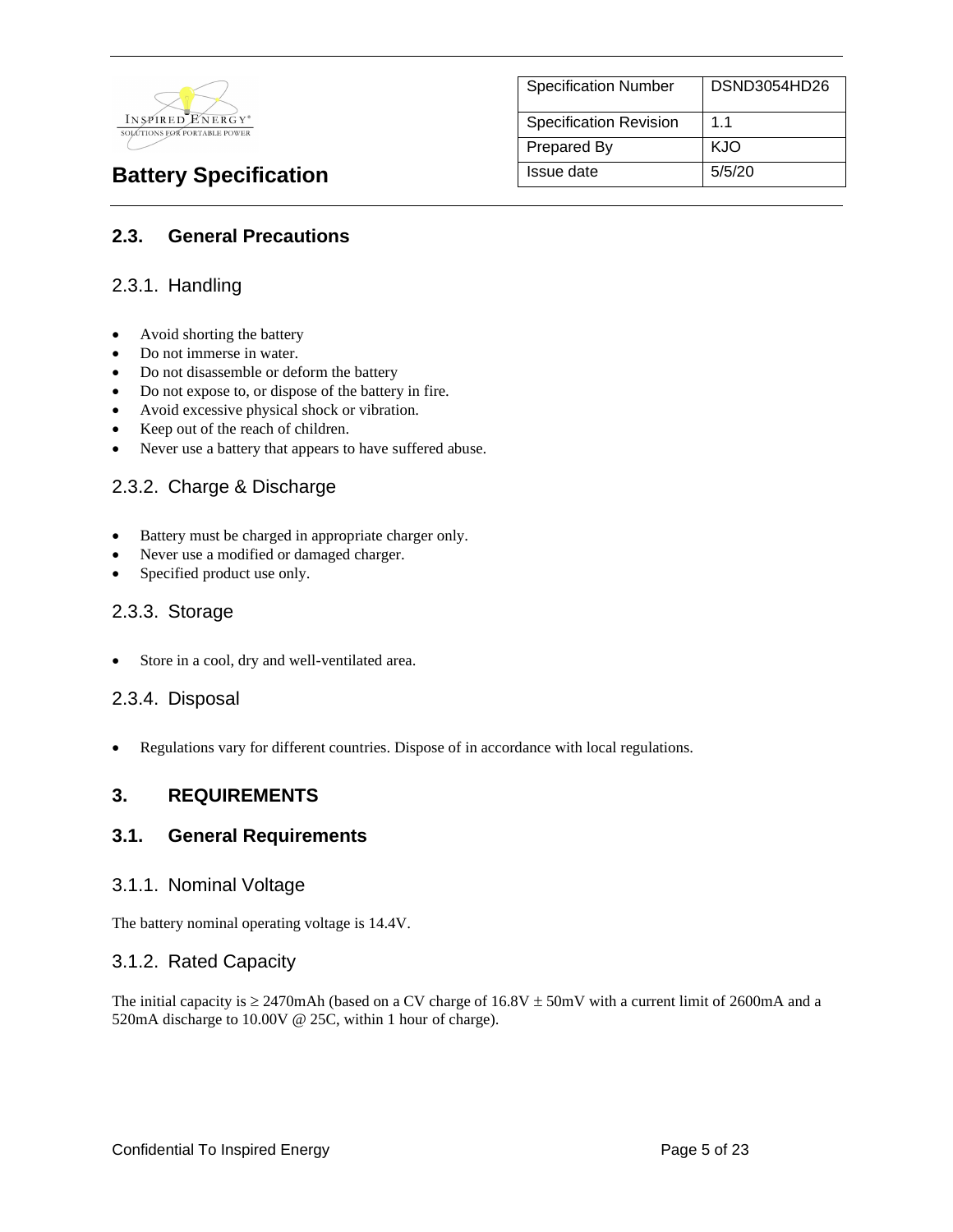

| <b>Specification Number</b>   | DSND3054HD26 |
|-------------------------------|--------------|
| <b>Specification Revision</b> | 11           |
| <b>Prepared By</b>            | KJO          |
| Issue date                    | 5/5/20       |

### 3.1.3. Initial Impedance

The internal impedance of a fully charged battery shall be  $< 150$  m $\Omega$  when measured across the positive and negative battery terminals at 1kHz at 20°C.

### 3.1.4. Discharge -30C to +60C

Discharge Temperature Limits: As shown below,  $\leq 80\%RH$ 

The battery shall be capable of continuous discharge within the Operating Boundary as shown in the graph below.

Host devices should be designed for a controlled shutdown following battery notification of termination by the battery sending TERMINATE\_DISCHARGE alarm, prior to protection circuit cut-off.



# **Discharge Operating Limits**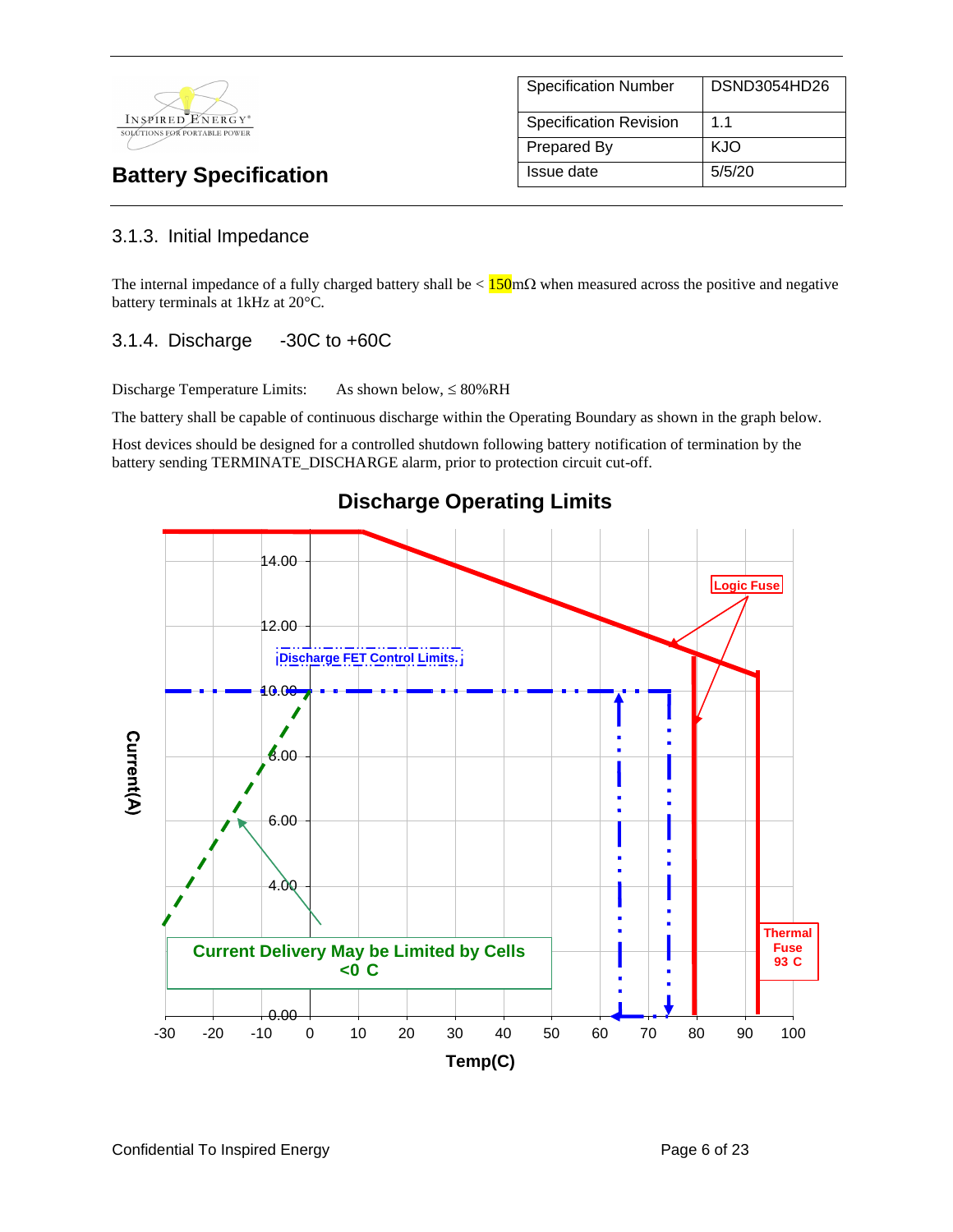

| <b>Specification Number</b>   | DSND3054HD26   |
|-------------------------------|----------------|
| <b>Specification Revision</b> | 1 <sub>1</sub> |
| Prepared By                   | KJO            |
| Issue date                    | 5/5/20         |

## 3.1.5. Charge 0C to 45C

Charge Temperature Limits: As Shown below,  $\leq 80\%$  RH

The battery shall be capable of continuous charge at 16.8V, as shown in the graph below. A dedicated level II or level III smart battery charger is required to charge the battery. Using this type of charger, the battery will request appropriate charging Voltage and Current from the smart battery charger.

The FULLY\_CHARGED bit in the BatteryStatus() will be set when the charging current tapers down under 113mA while charging at 16.8V.



### **Charge Operating Limits**

NOTE: If not charging  $&$  temperature  $> 45C$  then the battery enters Charge-Inhibit where ChargingCurrent() = 0 until temperature  $\leq 44C$ .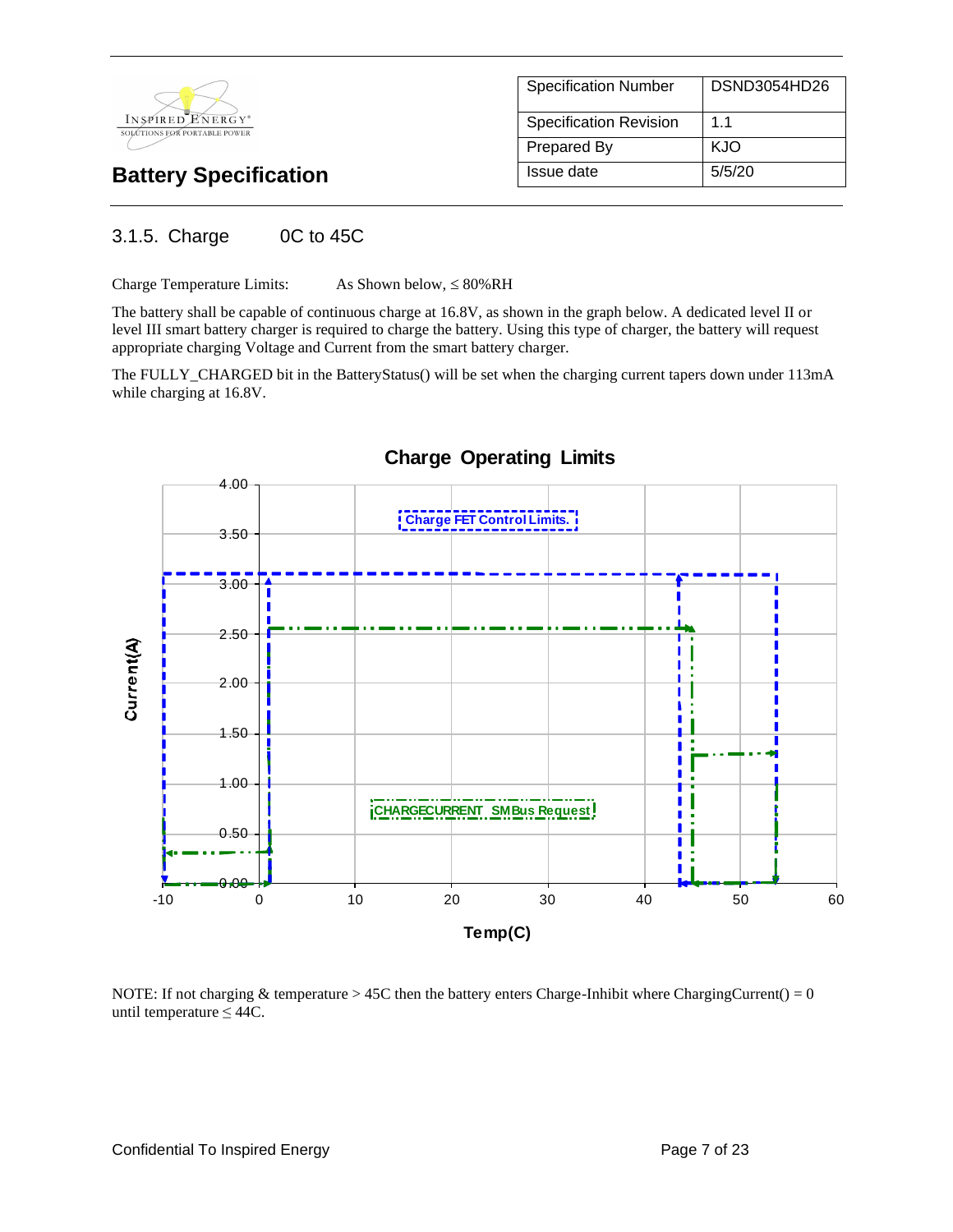|                                                  | <b>Specification Number</b>   | DSND3054HD26 |
|--------------------------------------------------|-------------------------------|--------------|
| INSPIRED ENERGY*<br>SOLÚTIONS FOR PORTABLE POWER | <b>Specification Revision</b> | 1.1          |
|                                                  | Prepared By                   | <b>KJO</b>   |
| <b>Battery Specification</b>                     | Issue date                    | 5/5/20       |

#### Charge Voltage Limits:

If the lowest cell voltage in the battery drops below 3000mV, the battery enters a pre-charge state where only 260mA is requested until all cell voltages in the pack have reached 3100mV. Once all cell voltages are ≥3100mV, the pack will resume typical charge behavior so long as the previous condition isn't still met. At 4200mV, the battery will have reached termination voltage and the charge current will begin to taper.



# **Charge Operating Limits**

NOTE: The charging current requested from 3.0 to 4.2 V is defined by the temperature of the pack as shown in the preceding charge operating limits graph in this section. A 2.6A charge current is shown in this graph to represent the current defined by said graph.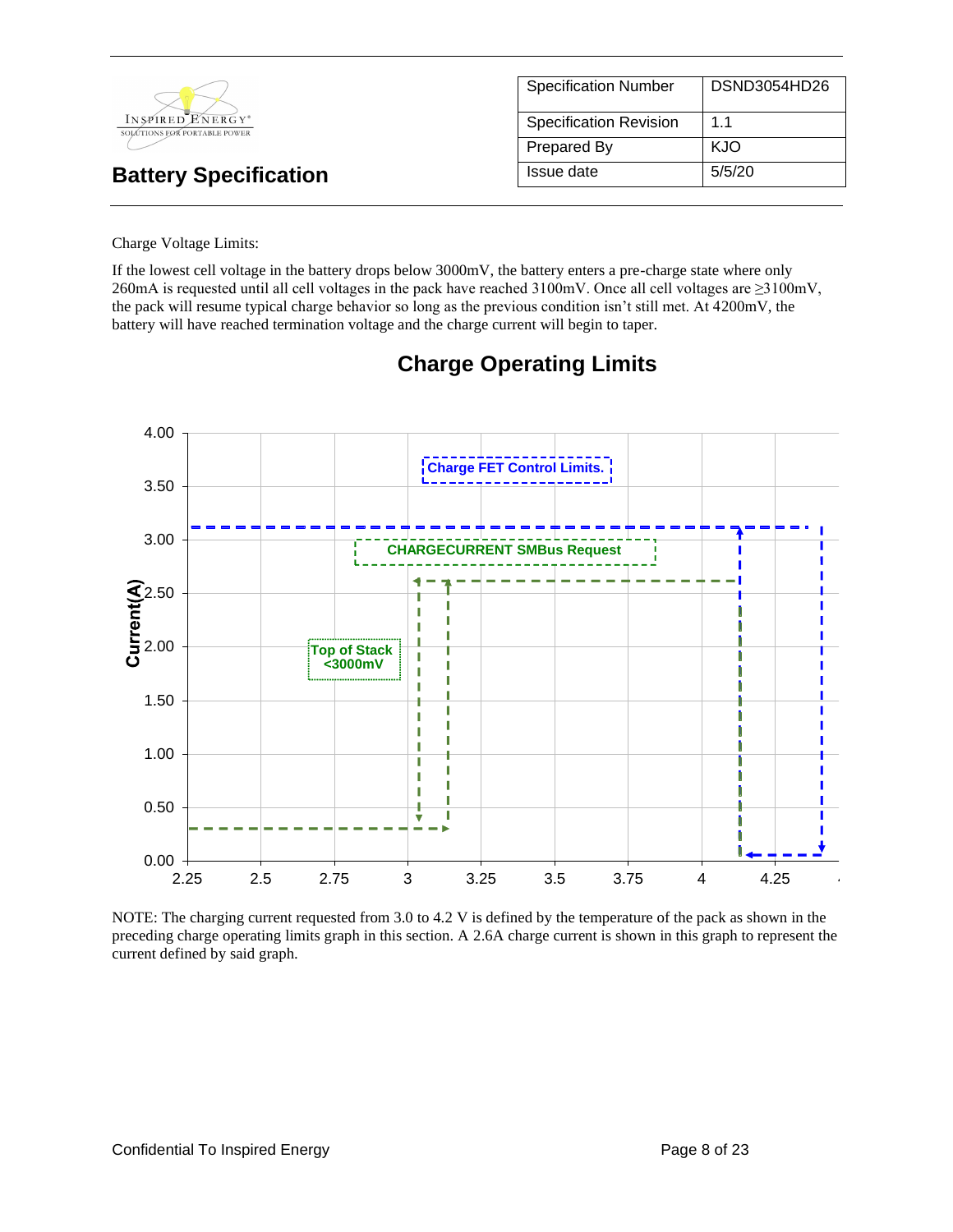

| <b>Specification Number</b>   | DSND3054HD26   |
|-------------------------------|----------------|
| <b>Specification Revision</b> | 1 <sub>1</sub> |
| <b>Prepared By</b>            | KJO            |
| Issue date                    | 5/5/20         |

## 3.1.6. Storage

Storage Temperature Limits:  $-20^{\circ}$ C to  $60^{\circ}$ C,  $\leq 80\%$ RH

The battery packs should be stored in an environment with low humidity, free from corrosive gas at a recommended temperature range <21°C. Extended exposure to temperatures above 45°C could degrade battery performance and life.

## 3.1.7. Terminal Specifications

| Terminal | Legend             | Description                                                                     |
|----------|--------------------|---------------------------------------------------------------------------------|
|          | $^{(+)}$           | Positive side of battery                                                        |
|          | (C)                | SMBus Clock. Internally a $1M\Omega$ resistor is connected between (C) and (-). |
| - 3      | (D)                | SMBus Data. Internally a 1M $\Omega$ resistor is connected between (D) and (-). |
|          | (T)                | $300\Omega \pm 5\%$ resistor connected between (T) and (-).                     |
| -5       | $(\textnormal{-})$ | Negative Side Of Battery                                                        |

See Mechanical Drawing for orientation of contacts J1-1,5

- A key slot is also present on each pack for mechanical alignment adjacent to the positive terminal.
- The SMBus Clock and data lines require separate pull-ups to system logic voltage, NOT the battery voltage. Typically, a 15K $\Omega$  pull-up resistor is used, but please refer to the SMBus Specification for additional information.

# **3.2. Fuel-Gauge Electronics**

### 3.2.1. Overview Of Operation

The battery is capable of communicating with host or the charger through the System Management Bus (SMBus). The battery is fully SMBus and SBDS Revision 1.1 compliant. An 8-bit Reduced Instruction Set CPU (RISC) is used to process the core algorithms and perform operations required for battery monitoring. Charge and discharge current, cell and pack voltages, and pack temperature are all measured using an integrated analog to digital converter at 14-bit to 16-bit effective resolution.

The battery pack uses a system level approach to optimize the performance of the battery. Its primary functions are to provide fuel gauging and software-based charge control, and to ensure safe operation throughout the life cycle of the battery.

The fuel gauge determines the State-Of-Charge (SOC) by integrating the input and output current and using impedance tracking to accurately track the available capacity of the attached battery. To achieve the desired fuelgauging accuracy, high-performance analog peripherals are used to monitor capacity change, battery impedance, open-circuit voltage and temperature. These factors are continually applied to account for battery non-linearity and environmental conditions. This approach provides the user a meaningful and repeatable capacity measure with minimal risk of overstating run time. Visually, the SOC can be obtained from the 5-segment LCD panel on the end of the battery opposite to the connector. This LCD panel is always-on.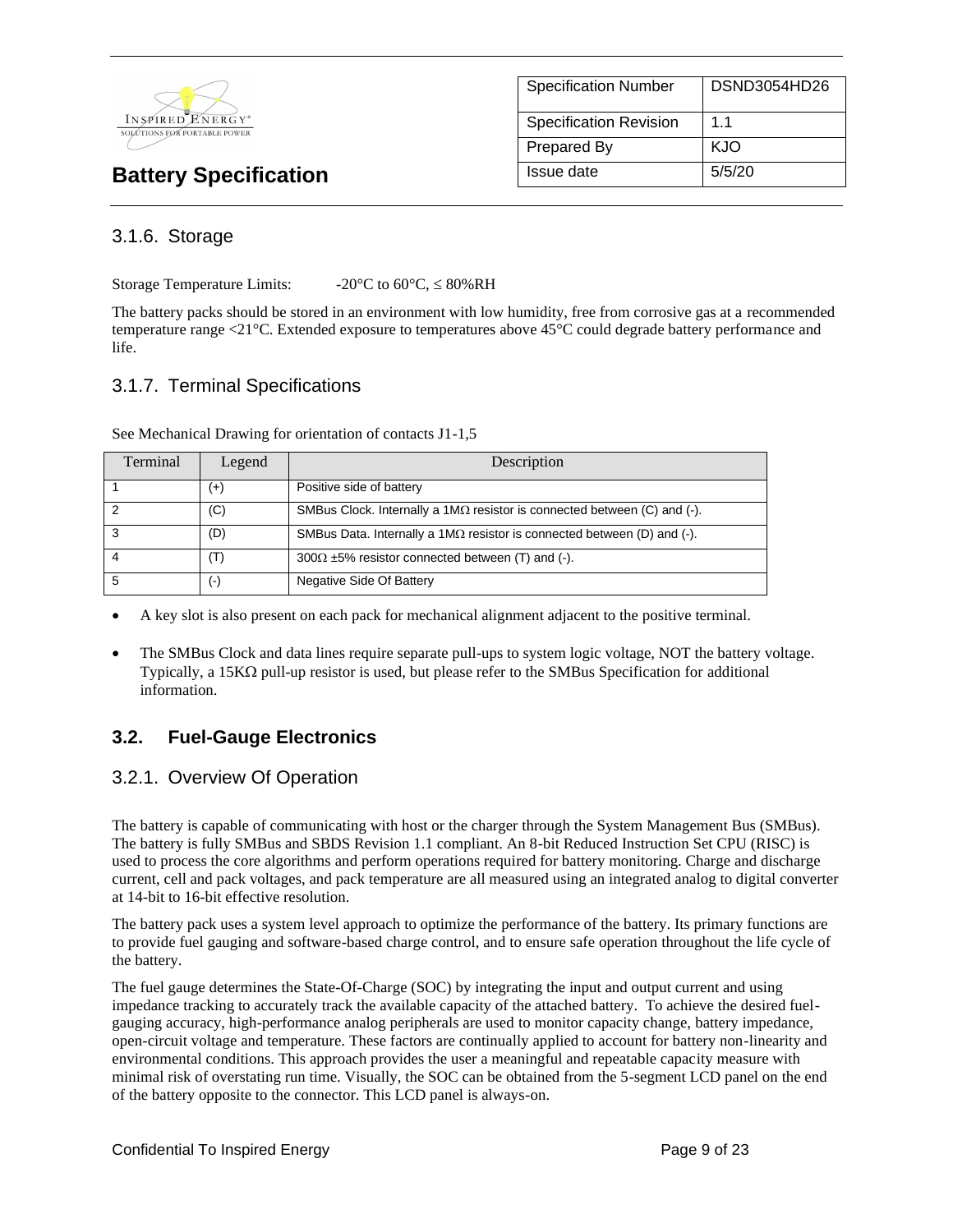

Charge control is used to provide optimal and safe charging requests to an SMBus level II or level III charger.

The system has two modes of operation; normal and shutdown. In normal mode, measurements, calculations, protection decisions and data updates are made on 1 sec intervals. Between these intervals, the electronics enters a reduced power mode. Shutdown mode occurs when the battery voltage falls below 2.3V/parallel cell group. In this mode, parasitic current is reduced to a minimum by shutting down the micro-controller and all associated circuitry. If this should happen, the battery will require an initial low current charge to bring the battery voltage back up before normal operation will resume.

The battery pack block diagram is shown below.

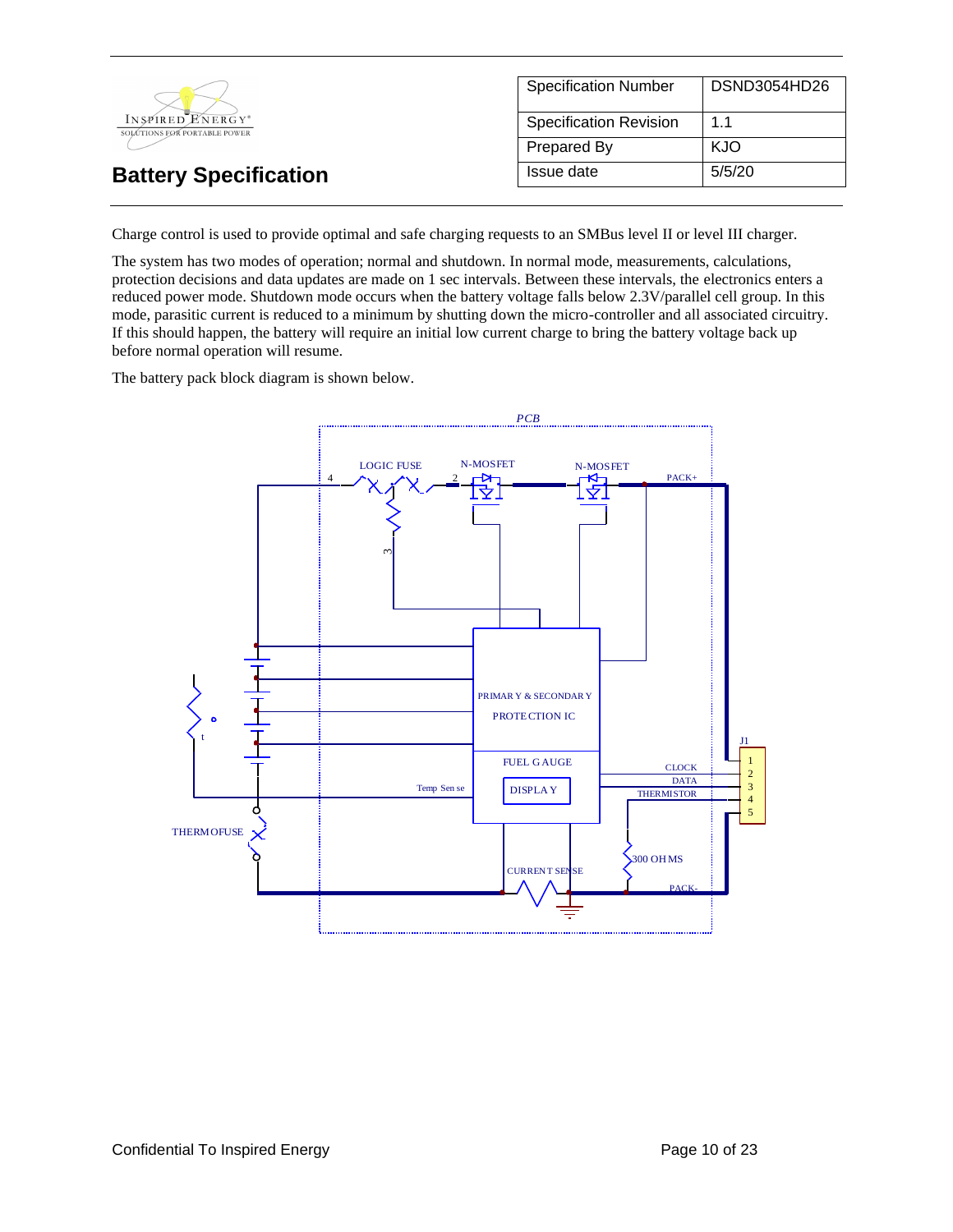

| <b>Specification Number</b>   | DSND3054HD26   |
|-------------------------------|----------------|
| <b>Specification Revision</b> | 1 <sub>1</sub> |
| Prepared By                   | KJO            |
| Issue date                    | 5/5/20         |

## 3.2.2. DC Specifications

| Parameter                          | Limits                         | <b>Remarks</b>                                    |
|------------------------------------|--------------------------------|---------------------------------------------------|
| Active mode current consumption    | $\langle 745 \text{u} \rangle$ | When a host is detected (charging, discharging or |
|                                    |                                | communications).                                  |
| Standby mode current consumption   | $<$ 200uA                      | When no host activity is detected.                |
| Shut-down mode current consumption | $<$ luA                        | Any cell voltage falls below 2300mV.              |

### 3.2.3. Measurement Accuracy

### 3.2.3.1.Voltage

The voltage measurements have a resolution of  $1 \text{mV}$ . The absolute accuracy of the reading is  $\pm 0.7\%$  over the operating range. Note that measurements are made at the cell stack (not the pack connector). Therefore, internal resistance drops due to the shunt, safety components, and contact resistance are not taken into consideration.

### 3.2.3.2.Temperature

The internal pack temperature is measured by an on-chip temperature sensor in thermal contact with the cell stack. Temperature readings have a resolution of  $0.1\degree K$ . The absolute accuracy is  $\pm 3\degree K$  over an operating range of -30 $\degree C$  to  $+80^{\circ}$ C.

### 3.2.3.3.Current

The current measurements have a resolution of 1mA. The absolute accuracy of the reading is  $\pm 0.7\%$  or  $\pm 3\text{mA}$ whichever is greater over the operating range. A guard band has been imposed around zero current (-5mA to  $+5mA$ ).

### 3.2.4. LCD Indication

The battery can directly display the capacity information. The battery capacity is displayed as the relative SOC. Each LCD segment represents 20 percent of the full charge capacity. The LCD pattern definition is given in the table below. If the battery voltage is low, there will be no LCD indication. During charge, the most significant segment will blink.

| Capacity       | <b>LCD</b> Segments |   |  |  |
|----------------|---------------------|---|--|--|
|                |                     | 2 |  |  |
| $0\% - 19\%$   |                     |   |  |  |
| $20\% - 39\%$  |                     |   |  |  |
| $40\% - 59\%$  |                     |   |  |  |
| $60\% - 79\%$  |                     |   |  |  |
| $80\% - 100\%$ |                     |   |  |  |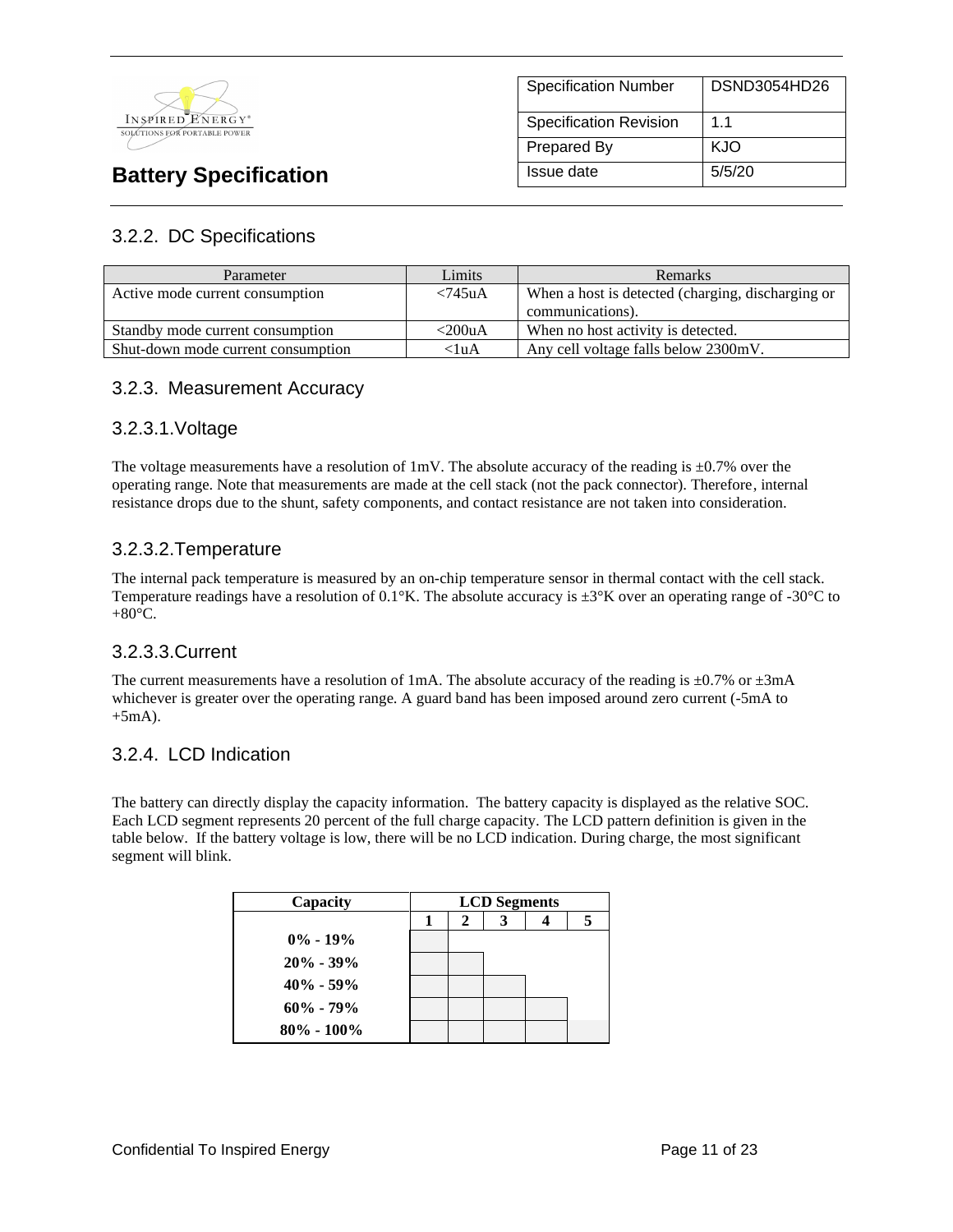

| <b>Specification Number</b>   | DSND3054HD26 |
|-------------------------------|--------------|
| <b>Specification Revision</b> | 1.1          |
| Prepared By                   | KJO          |
| Issue date                    | 5/5/20       |

## **3.3. SMBus and SBD Parameters**

### 3.3.1. Overview Of Operations

The battery is fitted with a microprocessor and associated circuitry for communication with an external host device and/or smart battery charger. Reference should be made to the following specifications when reading this section:

- System Management Bus Specification (Rev 1.1, Dec 11, 1998) with the exception that it is necessary to wait at least 150uS between battery message transactions.
- Smart Battery Data Specification (Rev 1.1, Dec 15, 1998)
- Smart battery Charger Specification (Rev 1.0, June 27, 1996)

### 3.3.2. SMBus Logic Levels

| Symbol       | Parameter                     | Limits |     | Units |
|--------------|-------------------------------|--------|-----|-------|
|              |                               | Min    | Max |       |
| $V_{\rm ii}$ | Data/Clock input low voltage  | $-0.3$ | 0.8 |       |
| $V_{ih}$     | Data/Clock input high voltage |        | 5.5 |       |
| $V_{nl}$     | Data/Clock output low voltage |        | 0.4 |       |

### 3.3.3. SMBus Data Protocols

SMBus Interface complies with SBS Specification Version 1.1. The battery pack includes a simple bi-directional serial data interface. A host processor uses the interface to access various battery pack registers.

The interface uses a command-based protocol, where the host processor sends the battery address command byte to the battery pack. The command directs the battery pack to either store the next data received to a register specified command byte or output the data specified by the command byte.

### 3.3.4. SMBus Host-to-Battery Message Protocol

The Bus Host communicates with the battery pack using one of three protocols:

- Write Word
- Read Word
- Read Block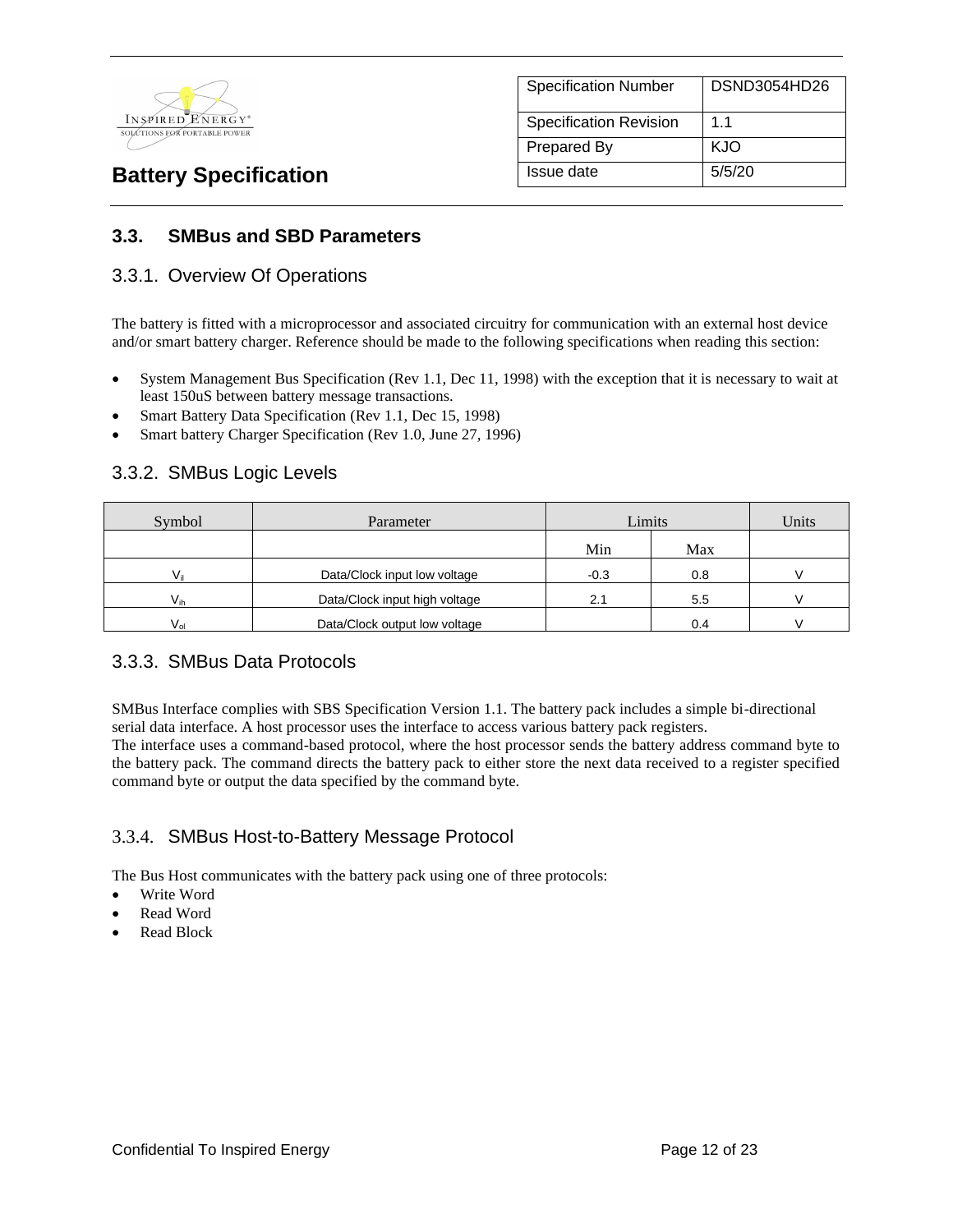|                                                  | <b>Specification Number</b>   | DSND3054HD26 |
|--------------------------------------------------|-------------------------------|--------------|
| INSPIRED ENERGY*<br>SOLÚTIONS FOR PORTABLE POWER | <b>Specification Revision</b> | 1.1          |
|                                                  | Prepared By                   | KJO          |
| <b>Battery Specification</b>                     | Issue date                    | 5/5/20       |

## 3.3.4.1.Write Word

The first byte of a Write Word access is the command code. The next two Bytes are the data to be written. In this example the master asserts the slave device address followed by the write bit. The device acknowledges and the master delivers the command code. The slave again acknowledges before the master sends the data word (low byte first). The slave acknowledges each byte according to the I²C specification, and the entire transaction is finished with a stop condition.



### 3.3.4.2.Read Word

3.3.4.3.Block Read

Reading data is slightly more complex than writing data. First the host must write a command to the slave device. Then it must follow that command with a repeated start condition to denote a read from that device's address. The slave then returns two bytes of data.

Note that there is not a stop condition before the repeated start condition, and that a "Not Acknowledge" signifies the end of the read transfer.



The Block Read begins with a slave address and a write condition. Then it must follow that command with a repeated start condition to denote a read from that device's address. After the repeated start the slave issues a byte count that describes how many data bytes will follow in the message. If a slave had 20 bytes to send, the first byte would be the number 20 (14h), followed by the 20 bytes of data. The byte count may not be 0. A Block Read can transfer a maximum of 32 bytes.

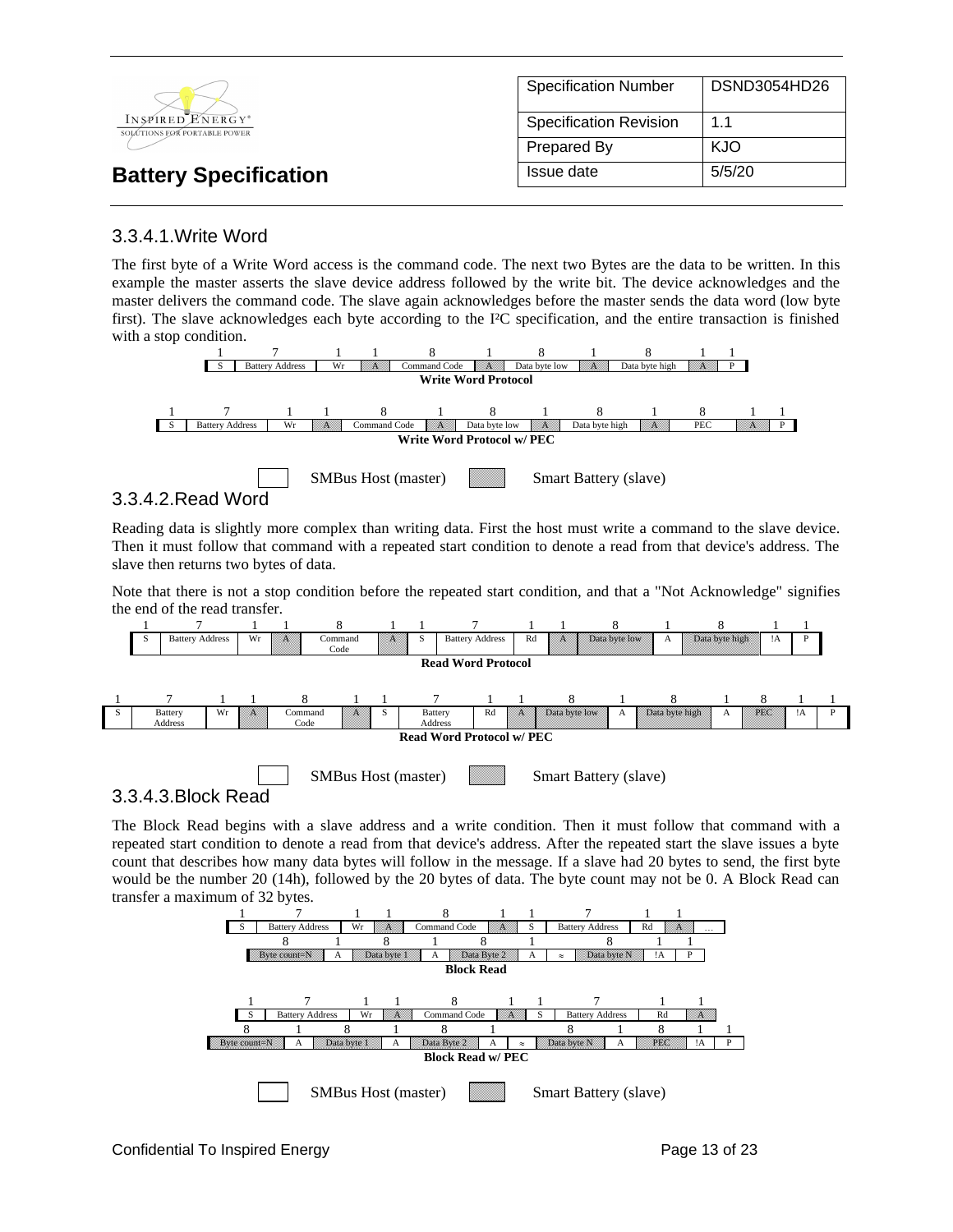

## 3.3.5. SMBus Battery-to-Charger Message Protocol

The Smart Battery, acting as an SMBus master will dynamically alter the charger characteristics of the Smart Charger, behaving as an SMBus slave using the SMBus Write Word protocol. Communication begins with the Smart Charge's address, followed by a Command Code and a two byte value. The Smart Charger adjust its output to correspond with the request.



### 3.3.6. SMBus Battery Critical Message Protocol

A Smart Battery to SMBus Host or Smart Charger message is sent using the SMBus Write Word protocol. Communication begins with the SMBus Host's or Smart Battery Charger's address, followed by the Smart Battery's address which replaces the Command Code. The SMBus Host or Smart Charger can now determine that the Smart Battery was the originator of the message and that the following 16 bits are its status.



## 3.3.7. Host To Battery Messages (Slave Mode)

The Host acting in the role of bus master uses the read word, write word, and read block protocols to communicate with the battery, operating in slave mode.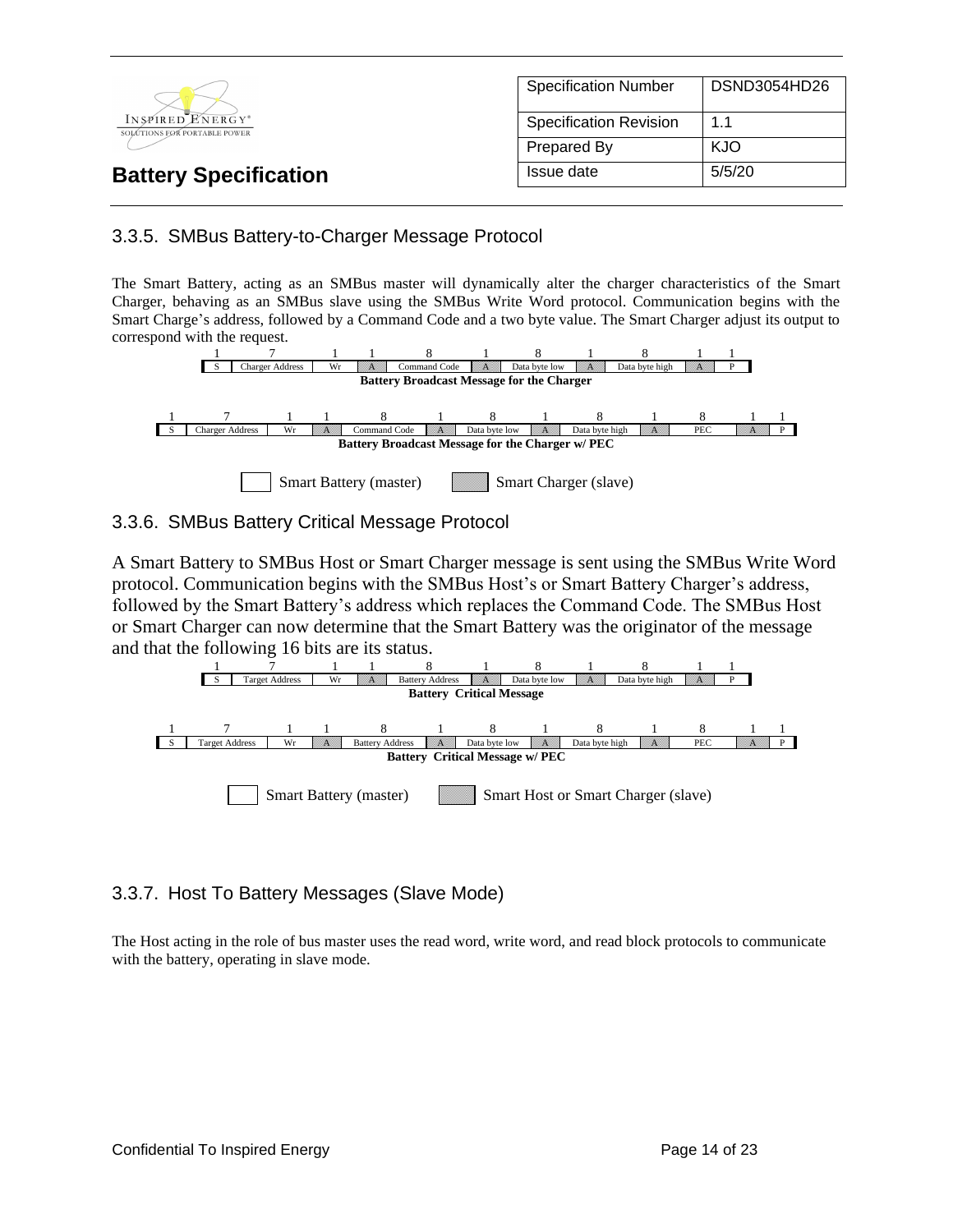

| <b>Specification Number</b>   | DSND3054HD26 |
|-------------------------------|--------------|
| <b>Specification Revision</b> | 11           |
| <b>Prepared By</b>            | KJO          |
| Issue date                    | 5/5/20       |

## **Host-to-Battery Messages**

| Function                 | Command | Description                                                                                                                                                                                                                              | Unit              | Access       | Default          |
|--------------------------|---------|------------------------------------------------------------------------------------------------------------------------------------------------------------------------------------------------------------------------------------------|-------------------|--------------|------------------|
|                          | Code    |                                                                                                                                                                                                                                          |                   |              | (POR)            |
| ManufacturerAccess()     | 0x00    |                                                                                                                                                                                                                                          |                   | r/w          |                  |
| RemainingCapacityAlarm() | 0x01    | Remaining Capacity Alarm Threshold.                                                                                                                                                                                                      | mAh               | r/w          | 260              |
| RemainingTimeAlarm()     | 0x02    | Remaining Time Alarm Threshold.                                                                                                                                                                                                          | minutes           | r/w          | 10               |
| BatteryMode()            | 0x03    | <b>Battery Operational Modes.</b>                                                                                                                                                                                                        | <b>Bit flags</b>  | r/w          | 0x0081           |
| AtRate()                 | 0x04    | This function is the first half of a two-function call-set used to<br>set the AtRate value used in calculations made by the<br>AtRateTimeToFull(), AtRateTimeToEmpty(), and<br>AtRateOK() functions.                                     | mA                | r/w          | $\Omega$         |
| AtRateTimeToFull()       | 0x05    | Returns the predicted remaining time to fully charge the<br>battery at the AtRate() value.                                                                                                                                               | minutes           | $\mathbf{r}$ | 65535            |
| AtRateTimeToEmpty()      | 0x06    | Returns the predicted remaining operating time if the battery<br>is discharged at the AtRate() value.                                                                                                                                    | minutes           | r            | 65535            |
| AtRateOK()               | 0x07    | Returns a Boolean value that indicates whether or not the<br>battery can deliver the AtRate value of additional energy for<br>10 seconds. If the AtRate() value is zero or positive, the<br>AtRateOK() function will ALWAYS return TRUE. | boolean           | $\mathsf{r}$ | $\mathbf{1}$     |
| Temperature()            | 0x08    | Returns the pack's internal temperature.                                                                                                                                                                                                 | $0.1$ °K          | $\mathbf{r}$ |                  |
| Voltage()                | 0x09    | Returns the battery's voltage (measured at the cell stack)                                                                                                                                                                               | mV                | $\mathbf{r}$ |                  |
| Current()                | 0x0a    | Returns the current being supplied (or accepted) through the<br>battery's terminals.                                                                                                                                                     | mA                | $\mathsf{r}$ | 0                |
| AverageCurrent()         | 0x0b    | Returns a rolling average based upon the last 64 samples of<br>current.                                                                                                                                                                  | mA                | r            | $\overline{0}$   |
| MaxError()               | 0x0c    | Returns the expected margin of error.                                                                                                                                                                                                    | percent           | $\mathbf{r}$ | 100              |
| RelativeStateOfCharge()  | 0x0d    | Returns the predicted remaining battery capacity expressed<br>as a percentage of FullChargeCapacity().                                                                                                                                   | percent           | $\mathsf{r}$ | $\Omega$         |
| AbsoluteStateOfCharge()  | 0x0e    | Returns the predicted remaining battery capacity expressed<br>as a percentage of DesignCapacity().                                                                                                                                       | percent           | $\mathbf{r}$ | $\mathbf 0$      |
| RemainingCapacity()      | 0x0f    | Returns the predicted remaining battery capacity.                                                                                                                                                                                        | mAh               | $\mathbf{r}$ | $\Omega$         |
| FullChargeCapacity()     | 0x10    | Returns the predicted battery capacity when fully charged.                                                                                                                                                                               | mAh               | $\mathbf{r}$ |                  |
| RunTimeToEmpty()         | 0x11    | Returns the predicted remaining battery life at the present<br>rate of discharge.                                                                                                                                                        | minutes           | $\mathbf{r}$ | 65535            |
| AverageTimeToEmpty()     | 0x12    | Returns the rolling average of the predicted remaining<br>battery life.                                                                                                                                                                  | minutes           | $\mathbf{r}$ | 65535            |
| AverageTimeToFull()      | 0x13    | Returns the rolling average of the predicted remaining time<br>until the battery reaches full charge.                                                                                                                                    | minutes           | $\mathsf{r}$ | 65535            |
| ChargingCurrent()        | 0x14    | Returns the battery's desired charging rate.                                                                                                                                                                                             | mA                | $\mathbf{r}$ | 2600             |
| ChargingVoltage()        | 0x15    | Returns the battery's desired charging voltage.                                                                                                                                                                                          | mV                | r.           | 16800            |
| BatteryStatus()          | 0x16    | Returns the battery's status word.                                                                                                                                                                                                       | <b>Bit flags</b>  | $\mathbf{r}$ | 0x2C0            |
| CycleCount()             | 0x17    | Returns the number of charge/discharge cycles the battery<br>has experienced. A charge/discharge cycle is defined as: an<br>amount of discharge approximately equal to the value of<br>DesignCapacity.                                   | cycles            | r.           | $\Omega$         |
| DesignCapacity()         | 0x18    | Returns the theoretical capacity of the new battery.                                                                                                                                                                                     | mAh               | $\mathsf{r}$ | 2600             |
| DesignVoltage()          | 0x19    | Returns the theoretical voltage of a new battery.                                                                                                                                                                                        | mV                | $\mathbf{r}$ | 14400            |
| SpecificationInfo()      | 0x1a    | Returns the version number of the SBDS the battery pack<br>supports, as well as voltage and current scaling information.                                                                                                                 | Formatted<br>word | $\mathbf{r}$ | 0x0031           |
| ManufacturerDate()       | 0x1b    | Returns the date the electronics was manufactured.                                                                                                                                                                                       | Formatted<br>word | $\mathbf{r}$ |                  |
| SerialNumber()           | 0x1c    | Returns the electronics serial number.                                                                                                                                                                                                   | number            | r            |                  |
| Reserved                 | 0x1d    |                                                                                                                                                                                                                                          |                   | r.           |                  |
|                          | 0x1f    |                                                                                                                                                                                                                                          |                   |              |                  |
| ManufacturerName()       | 0x20    | Returns a character array containing the manufacture's<br>name.                                                                                                                                                                          | string            | $\mathsf{r}$ | <b>INSPIREDE</b> |
| DeviceName()             | 0x21    | Returns a character array that contains the battery's name.                                                                                                                                                                              | string            | $\mathbf{r}$ | ND3054HD26       |
| DeviceChemistry()        | 0x22    | Returns a character array that contains the battery's<br>chemistry.                                                                                                                                                                      | string            | $\mathbf{r}$ | LiCo             |
| ManufacturerData()       | 0x23    | Returns data specific to the manufacture.                                                                                                                                                                                                |                   | r            |                  |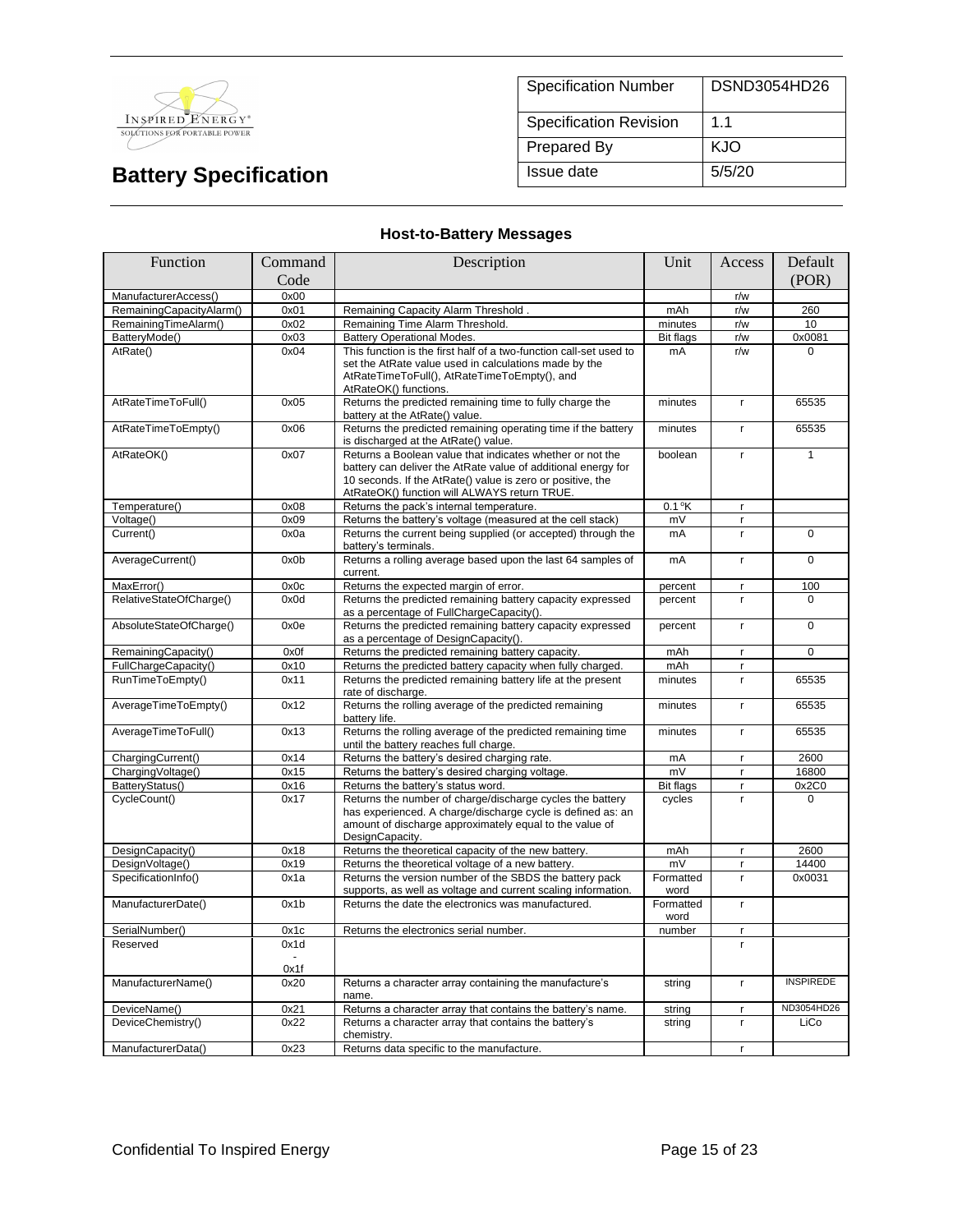

| <b>Specification Number</b>   | DSND3054HD26 |
|-------------------------------|--------------|
| <b>Specification Revision</b> | 11           |
| Prepared By                   | KJO          |
| Issue date                    | 5/5/20       |

# 3.3.8. Battery To Charger Messages (Master Mode)

The battery, acting in the role of a bus master, uses the write word protocol to communicate with the charger, operating in slave mode. If the CHARGER\_MODE bit in BatteryMode() is clear, the Battery will broadcast Charger request information every 10 to 60 seconds.

#### **Battery-to-Charger Messages**

| Function          | $\sim$<br>Code<br>command ' | Description                                               | $\mathbf{v}$<br>Jnıt | Access |
|-------------------|-----------------------------|-----------------------------------------------------------|----------------------|--------|
| ChargingCurrent() | 0x14                        | Sends the desired charging rate to the battery charger    | mA                   |        |
| ChargingVoltage() | 0x15                        | Sends the desired charging voltage to the battery charger | m١                   |        |

### 3.3.9. Critical Messages (Master Mode)

Whenever the Battery detects a critical condition, it takes the role of a bus master and sends AlarmWarning() message to the Host and/ or Charger. The Battery broadcasts the AlarmWarning() message at 10 second intervals until the critical condition(s) has been corrected.

#### **Battery Critical Messages**

| Function       | Command Code | Description                                                                                           | ∪nıt              | Access        |
|----------------|--------------|-------------------------------------------------------------------------------------------------------|-------------------|---------------|
| AlarmWarning() | 0x16         | This message is to the host and/or charger to notify them that one<br>or more alarm conditions exist. | Formatted<br>word | $\mathcal{M}$ |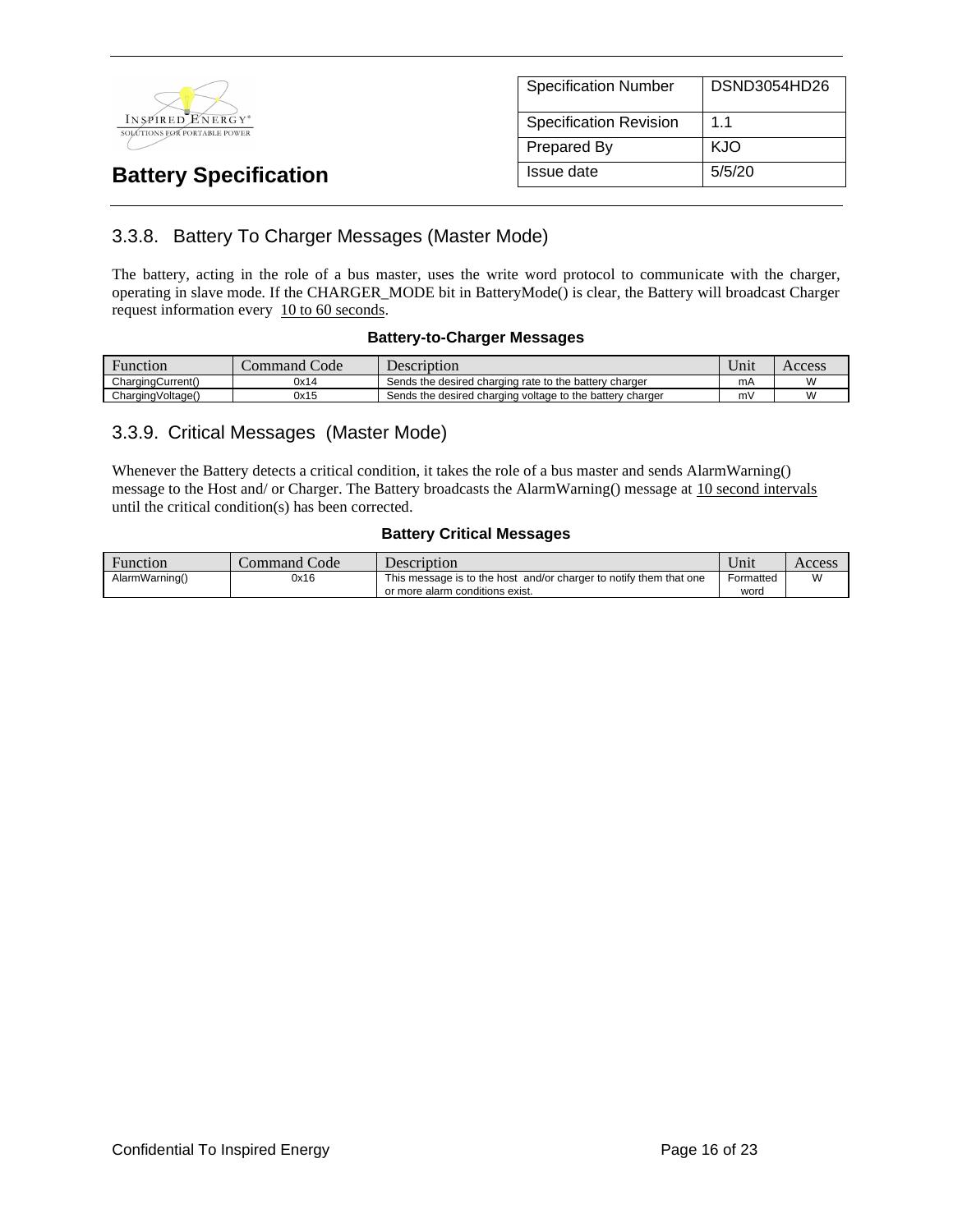

| <b>Specification Number</b> | DSND3054HD26 |
|-----------------------------|--------------|
| Specification Revision      | 11           |
| Prepared By                 | KJO          |
| Issue date                  | 5/5/20       |

#### **Alarm Bit Definitions**

| Bit | <b>Battery Status</b>                      | Set When:                                                                                                                                                                                                  | Action When Set:                                                     | Cleared When:                                                                                                                                                                 |
|-----|--------------------------------------------|------------------------------------------------------------------------------------------------------------------------------------------------------------------------------------------------------------|----------------------------------------------------------------------|-------------------------------------------------------------------------------------------------------------------------------------------------------------------------------|
| 15  | OVER CHARGD ALARM                          | RemainingCapacity() exceeds<br>FullChargeCapacity() + 300mAh.                                                                                                                                              | Stop charging.                                                       | A continuous discharge of $\geq$<br>300mAh.                                                                                                                                   |
| 14  | TERMINATE CHARGE ALARM                     | Primary Charge Termination, Cell<br>Over-Voltage (COV), Over-Current<br>Charge (OCC), Over-Temp Charge<br>(OTC) conditions.<br>$COV = 4350mV$<br>$OCC = 3100mA$<br>$OTC = 58°C$                            | Stop charging.                                                       | RelativeStateOfCharge() ≤ 95%,<br>COV, OCC or OTC recovery<br>threshold.<br>COV recovery $\leq 4200$ mV<br>OCC recovery ≤ 200mA for 70sec<br>OTC recovery $\leq 55^{\circ}$ C |
| 13  | Reserved                                   |                                                                                                                                                                                                            |                                                                      |                                                                                                                                                                               |
| 12  | OVER TEMP ALARM                            | Over-Temp Charge (OTC) or Over-<br>Temp discharge (OTD) condition.<br>$OTC = 58°C$<br>$OTD=75^{\circ}C$                                                                                                    | Appropriate FET will<br>be disabled to<br>prevent further<br>action. | OTC or OTD recovery threshold.<br>OTC recovery = $55^{\circ}$ C<br>OTD recovery = $65^{\circ}$ C                                                                              |
| 11  | TERMINATE DISCHARGE ALARM                  | RelativeStateOfCharge() ≤ 0%,<br>Cell or Pack Under-Voltage (CUV),<br>Over-Current Discharge (OCD), Over-<br>Temp Discharge (OTD) conditions.<br>$CUV = 2400mV$<br>$OCD = -10000mA$<br>$OTD = 75^{\circ}C$ | Stop discharging.                                                    | RelativeStateOfCharge() ≥ 1%,<br>CUV, OCD or OTD recovery<br>threshold.<br>CUV recovery $\geq$ 3000mV<br>OCD recovery ≥ -200mA for 70sec<br>OTD recovery $\leq 65^{\circ}$ C  |
| 10  | Reserved                                   |                                                                                                                                                                                                            |                                                                      |                                                                                                                                                                               |
| 9   | REMAINING_CAPACITY_ALARM<br>User settable) | RemainingCapacity() <<br>RemainingCapacityAlarm().                                                                                                                                                         | User defined.                                                        | RemainingCapacityAlarm() = $0$ or is<br>$\leq$ Remaining Capcity().                                                                                                           |
| 8   | REMAINING TIME ALARM<br>User settable)     | AverageTimeToEmpty() <<br>RemainingTimeAlarm().                                                                                                                                                            | User defined.                                                        | RemainingTimeAlarm() = $0$ or $\leq$<br>AverageTimeToEmpty().                                                                                                                 |

#### **Status Bit Definitions**

| Bit | <b>Battery Status</b>   | Set When:                                                 | Action When Set:  | Cleared When:                  |
|-----|-------------------------|-----------------------------------------------------------|-------------------|--------------------------------|
|     | INITIALIZED             |                                                           | None.             |                                |
|     | <b>DISCHARGING</b>      | Battery is not in charge mode.                            | None.             | Battery is in charging mode.   |
|     | <b>FULLY CHARGED</b>    | When the battery detects a primary<br>charge termination. | Stop charging.    | RelativeStateOfCharge() ≤ 95%. |
|     | <b>FULLY DISCHARGED</b> | RelativeStateOfCharge() $\leq 0\%$ .                      | Stop discharging. | RelativeStateOfCharge() ≥ 20%. |

### 3.3.10.Pack Calibration Cycle

The fuel-gauge uses the Impedance Track Technology to measure and calculate the available charge in battery cells. The achievable accuracy is better than 1% error over the lifetime of the battery. Max Error increases by 1% in 20 cycles, e.g., only occasionally is a full charge/discharge learning cycle required to maintain high accuracy.

## **3.4. Protection Electronics**

### 3.4.1. Overview Of Operation

Electronic circuitry is permanently connected within the battery pack to prevent damage if either the charger or host device fails to function correctly. The circuitry also protects the battery if an illegal current source is placed across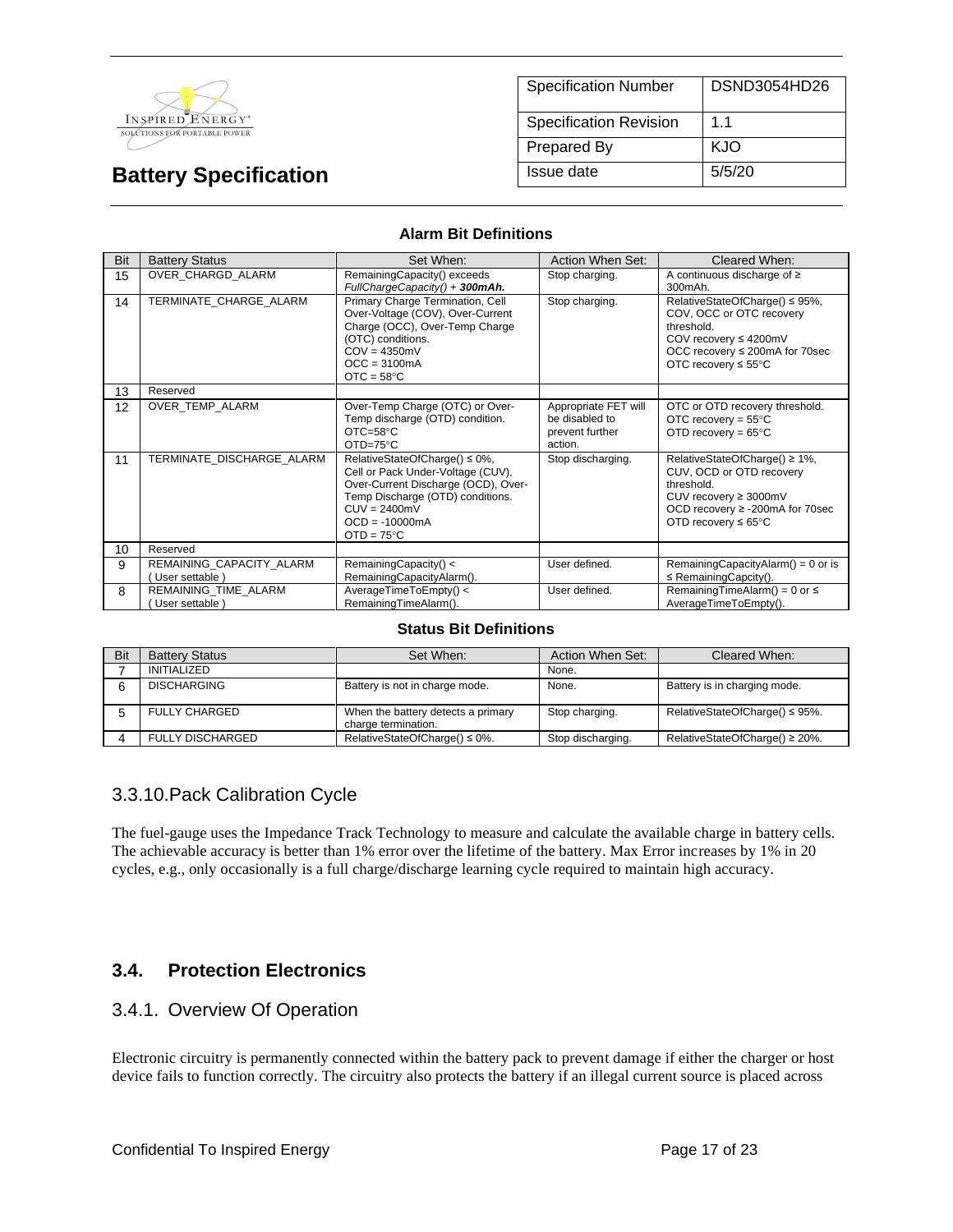

| <b>Specification Number</b>   | DSND3054HD26   |
|-------------------------------|----------------|
| <b>Specification Revision</b> | 1 <sub>1</sub> |
| <b>Prepared By</b>            | KJO            |
| Issue date                    | 5/5/20         |

the battery terminals, or an illegal load is connected. Redundant levels of protection have been implemented (the primary protection levels are auto-resettable and the secondary are non-resettable ).

## 3.4.2. Charge Protection

#### Over-Voltage:

The primary protection circuit will prevent the battery from charging if any cell voltage  $\geq 4350$  mV. Then, once all cell voltages are  $\leq 4200$ mV, it will allow charging again.

The secondary protection circuit will prevent the battery from charging if any cell voltage  $\geq 4.45V + (-0.05V)$  by blowing a power path logic fuse. The fuse is non-re-settable rendering the battery pack non-functional.

#### Over-temp:

The primary protection circuit also provides over-temperature protection and will prevent the battery from charging at temperatures  $\geq 54^{\circ}$ C(see paragraph 3.1.5 for ChargeCurrent() request). Then, once the battery temperature has cooled to  $\leq$ 45°C, it will again allow charging.

#### Over-Current:

The primary protection circuit also provides continuous over-current protection and will prevent the battery from charging at a current  $\geq 2.00$ A. Then, once the average current is  $\leq 200$ mA for 70sec, the battery will re-test the overcurrent condition, and again allow charging.

### 3.4.3. Discharge Protection

#### Under-Voltage:

The primary protection circuit will prevent the battery from being further discharged once any cell voltage reaches ≤2500mV. Then, once all cell voltages are ≥ 3000mV, it will allow discharge again.

#### Over-temp:

The primary protection circuit also provides over-temperature protection and will prevent the battery from discharging at temperatures  $\geq 75^{\circ}$ C. Then, once the battery temperature has cooled to  $\leq 65^{\circ}$ C, it will again allow discharging.

If the battery reaches 85°C for any reason the secondary protection circuit will blow the in-line power path logic fuse. The fuse is non-re-settable rendering the battery pack non-functional.

#### Over-Current:

The primary protection circuit also provides continuous over-current protection and will prevent the battery from discharging at a current  $\geq 10A$ . Then, once the average current is  $\leq 200 \text{mA}$  for 70sec, the battery will re-test the over-current condition, and again allow discharging.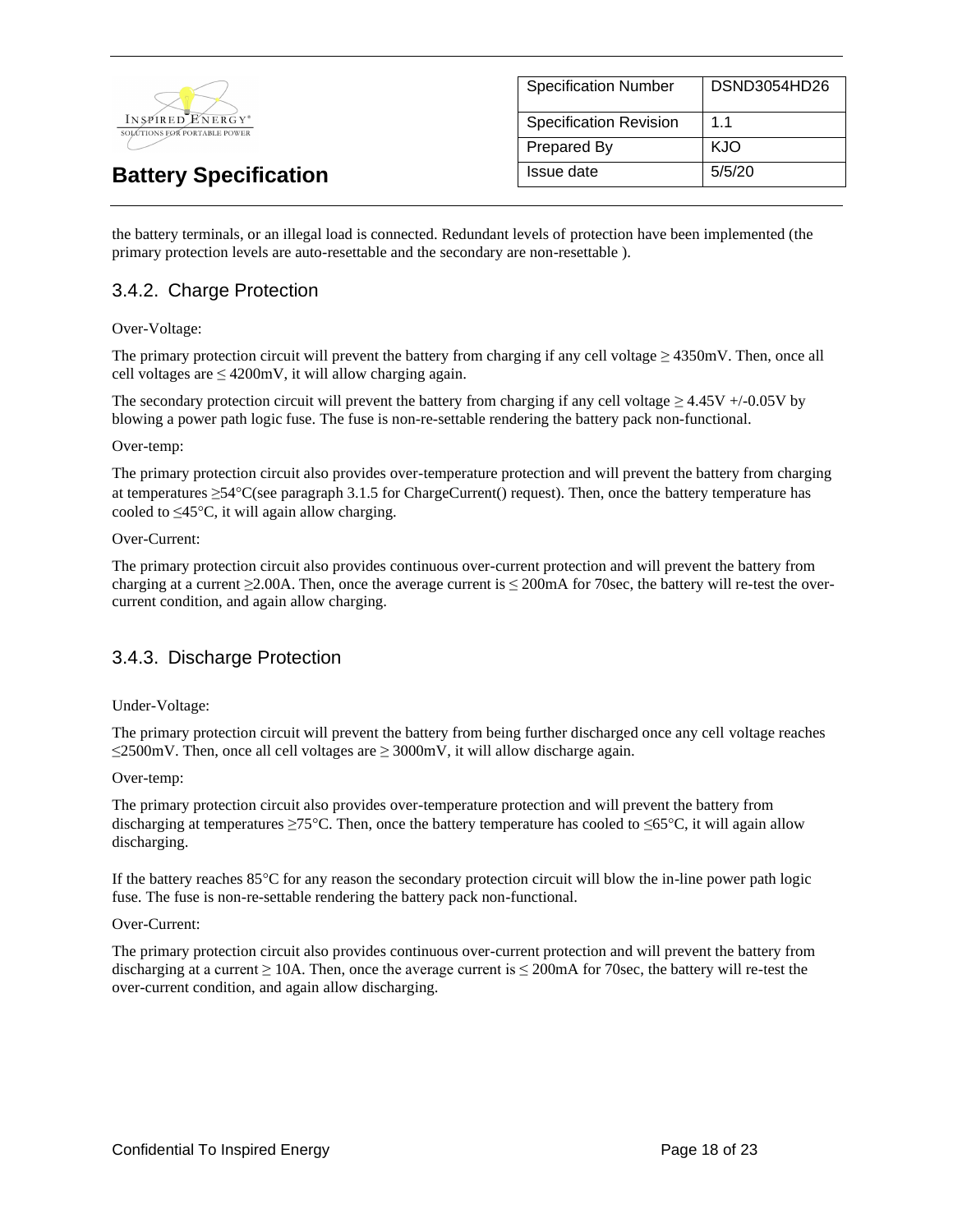

| <b>Specification Number</b>   | DSND3054HD26 |
|-------------------------------|--------------|
| <b>Specification Revision</b> | 1.1          |
| Prepared By                   | KJO          |
| Issue date                    | 5/5/20       |

# 3.4.4. Short-Circuit Protection

The primary protection circuit will prohibit the discharge of the battery if a short-circuit is placed across the battery  $+$  / - terminals. Then, once the average discharge current is  $\leq$  1mA and at least 70sec has passed since the initial trip point, the battery will re-test the short-circuit condition, and again allow discharging.

The pack is design to withstand reasonable in-rush currents without resetting the electronics and without interrupting the discharge cycle. The following graph illustrates the short-circuit/in-rush set points as implemented:



# **3.5. Passive Safety Protection**

### 3.5.1. Overview Of Operation

The battery pack is fitted with additional components to protect it against abusive charge and discharge conditions. These are in addition to the electronic protection.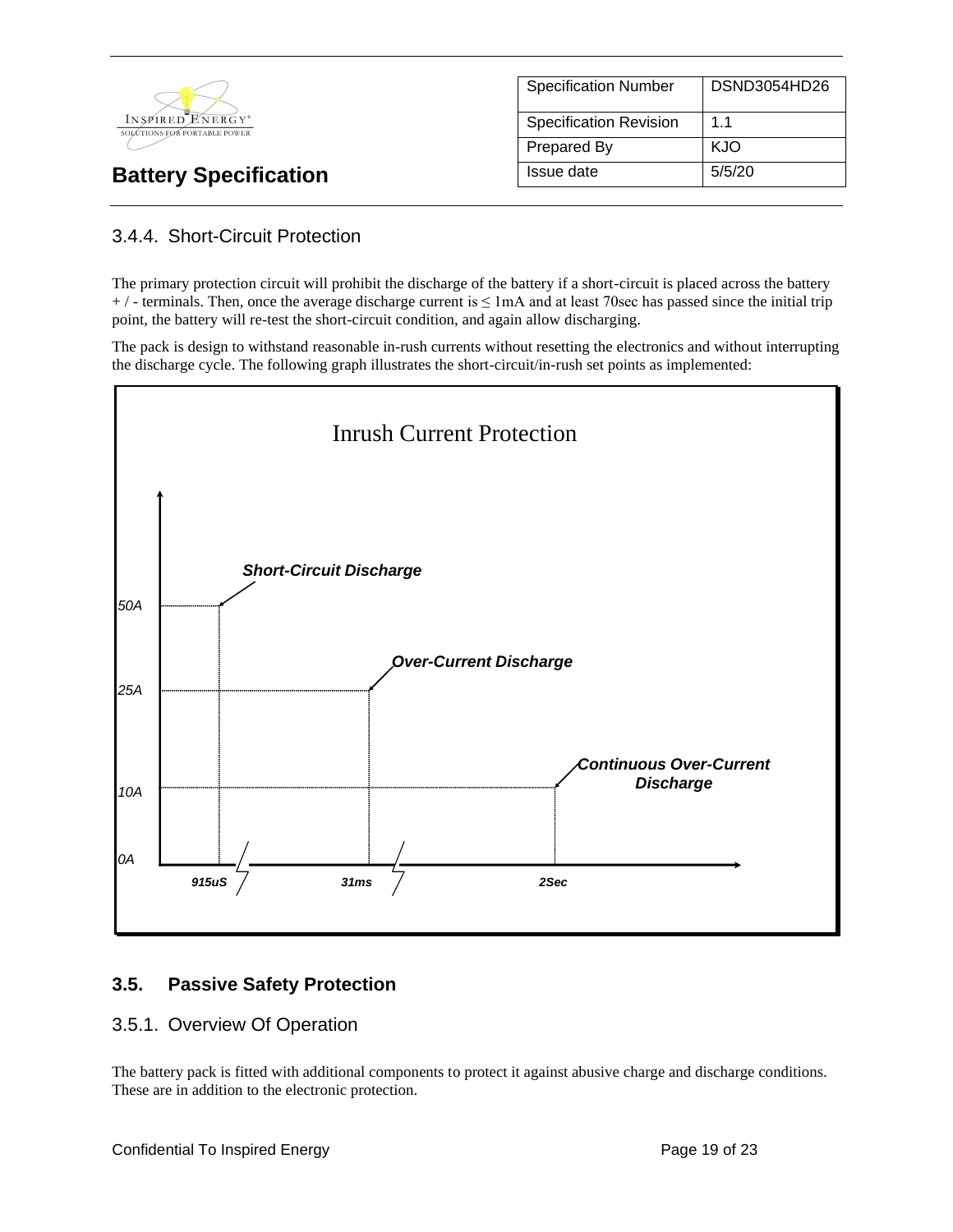

| <b>Specification Number</b>   | DSND3054HD26 |
|-------------------------------|--------------|
| <b>Specification Revision</b> | 11           |
| Prepared By                   | KJO          |
| Issue date                    | 5/5/20       |

# 3.5.2. Thermal Fuse

A Thermal Fuse is fitted in series with the charge/ discharge path to protect the battery from over temperature. This device goes open circuit if the cell case temperature reaches the fuse's temperature rating of  $93^{\circ}C (+0^{\circ}C, -5^{\circ}C)$ . The fuse is non-re-settable rendering the battery pack non-functional.

## 3.5.3. Slow-Blow Current Fuse (Logic Fuse)

A current slow-blow fuse is assembled in series with the battery pack to protect the battery pack against abusive over current over-load. The hold current is rated at 15A for 4 hours (minimum@25C). The fuse is non-re-settable rendering the battery pack non-functional.

## **3.6. Mechanical Specifications**

### 3.6.1. Weight

Approximately 0.24 Kg.

### 3.6.2. Mating Connector

The recommended interconnection mating male connector is AMP P/N 5787422-1 or 5787446-1.

### 3.6.3. Date Code/Serial Number

#### IE YYWWRR

#### SN SSSSS XZZAh

 $IE =$  Inspired Energy Newberry facility YY = Calendar Year WW = Calendar Week RR = Battery revision SSSSSS = Serial Number  $X =$  the cell supplier ZZAh = the stored energy of the battery in Amp hours

### 3.6.4. Packaging

The batteries are packaged in bulk per current regulations.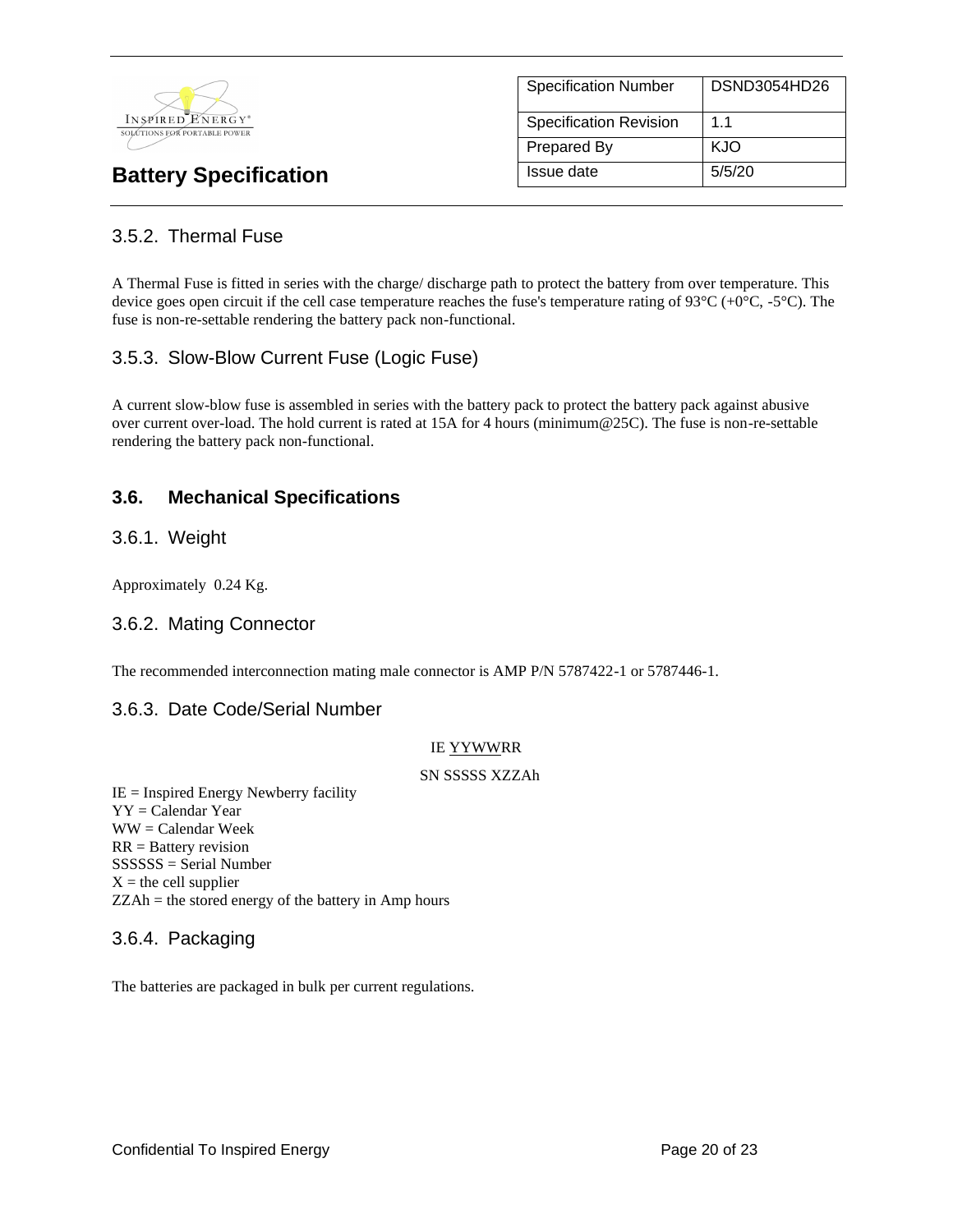

| <b>Specification Number</b>   | DSND3054HD26 |
|-------------------------------|--------------|
| <b>Specification Revision</b> | 11           |
| <b>Prepared By</b>            | KJO          |
| Issue date                    | 5/5/20       |

## 3.6.5. Mechanical Drawing

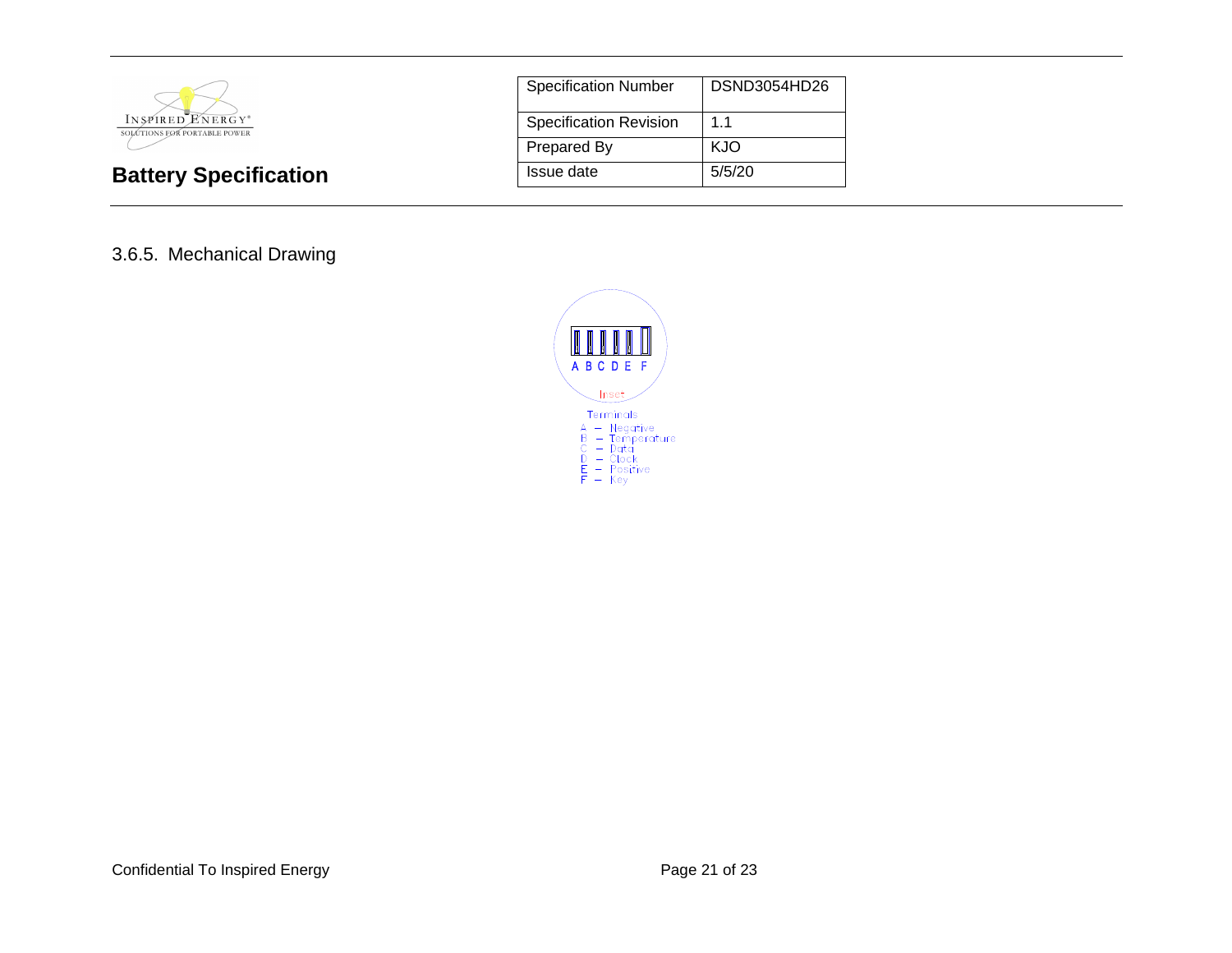

**Battery Specification** 

| <b>Specification Number</b>   | DSND3054HD26 |
|-------------------------------|--------------|
| <b>Specification Revision</b> | 1.1          |
| Prepared By                   | KJO          |
| Issue date                    | 5/5/20       |



Confidential To Inspired Energy **Page 22 of 23** Page 22 of 23